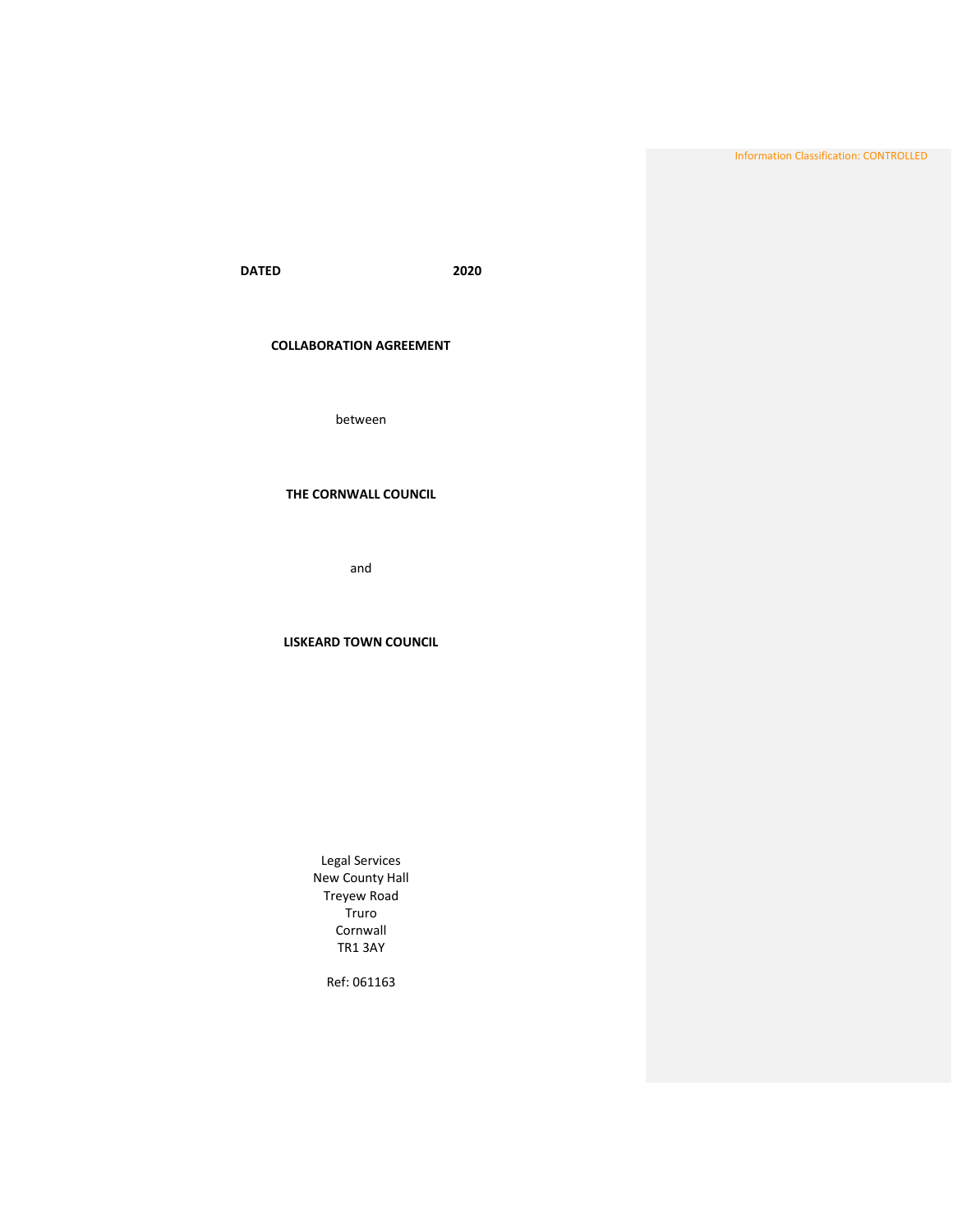# **CONTENTS**

|     | <b>CLAUSE</b> |  |
|-----|---------------|--|
| 1.  |               |  |
| 2.  |               |  |
| 3.  |               |  |
| 4.  |               |  |
| 5.  |               |  |
| 6.  |               |  |
| 7.  |               |  |
| 8.  |               |  |
| 9.  |               |  |
| 10. |               |  |
| 11. |               |  |
| 12. |               |  |
| 13. |               |  |
| 14. |               |  |
| 15. |               |  |
| 16. |               |  |
| 17. |               |  |
| 18. |               |  |
| 19. |               |  |
| 20. |               |  |
| 21. |               |  |
| 22. |               |  |
| 23. |               |  |
| 24. |               |  |
| 25. |               |  |
| 26. |               |  |
| 27. |               |  |
| 28. |               |  |
| 29. |               |  |
| 30. |               |  |
| 31. |               |  |
| 32. |               |  |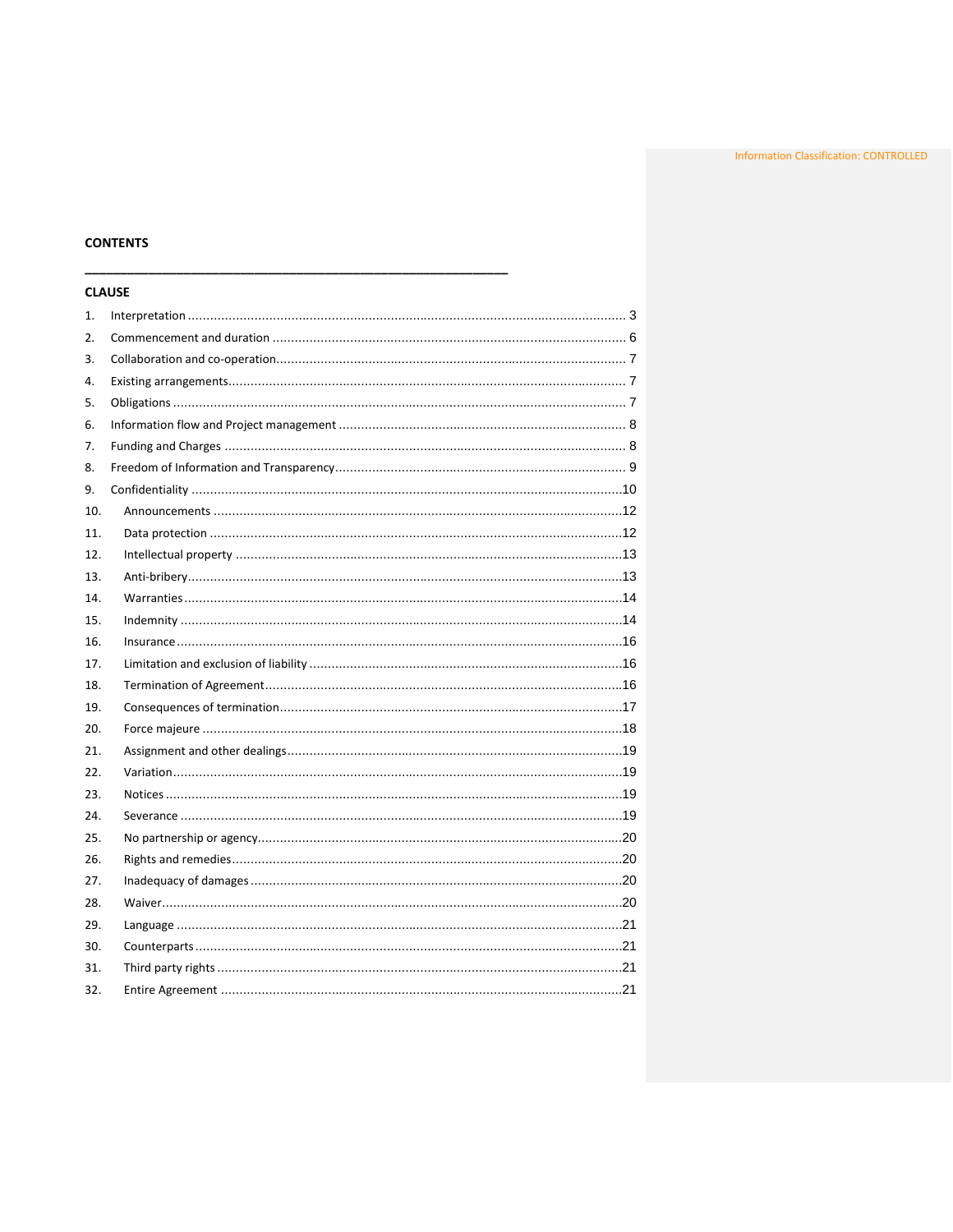# **SCHEDULE**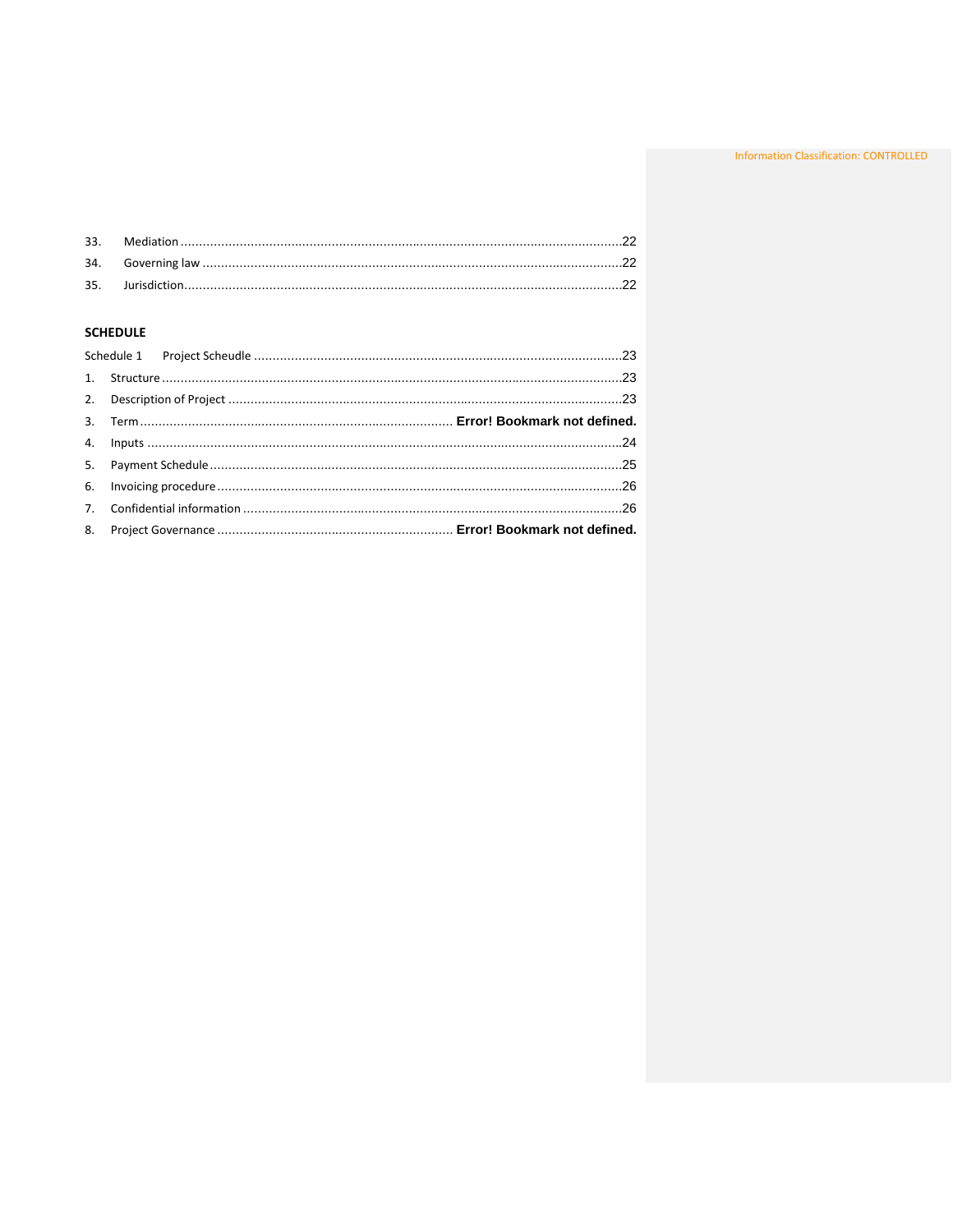Information Classification: CONTROLLED

This Agreement is dated the day of 2020

### **Parties**

- (1) **THE CORNWALL COUNCIL** of New County Hall, Treyew Road, Truro, Cornwall TR1 3AY ("the Council"); and
- (2) **LISKEARD TOWN COUNCIL** of 3-5 West Street, Liskeard, Cornwall PL14 6BW ("LTC")

each a "Party" and together the "Parties".

# **BACKGROUND**

- (A) The Parties are working together to regenerate the former cattle market site in Liskeard which plays a key role in the regeneration of Liskeard town centre. The regeneration of the site will provide an uplift in the economy of Liskeard including through the provision of workspace. This regeneration includes the installation of small-scale workspace and business and skills support provision targeted at makers and creative businesses through the CLLD Programme known as the "Cattle Market Makers Project".
- (B) The Parties to this Agreement wish to establish a framework to govern their respective rights and obligations in relation to the procurement and installation of this workspace at the Liskeard cattle market site.
- <span id="page-3-0"></span>(C) This Agreement sets out the terms and conditions upon which the Parties have agreed to deliver the workspace.

### **Agreed terms**

## <span id="page-3-1"></span>**1. Interpretation**

1.1 The definitions and rules of interpretation in this clause apply in this Agreement.

**Business Day**: a day other than a Saturday, Sunday or public holiday in England when banks in London are open for business.

**Charges**: the charges payable by LTC to the Council in respect of the Workspace as set out in the Project Schedule.

**Commencement Date**: has the meaning set out in clause [2.1.](#page-6-1)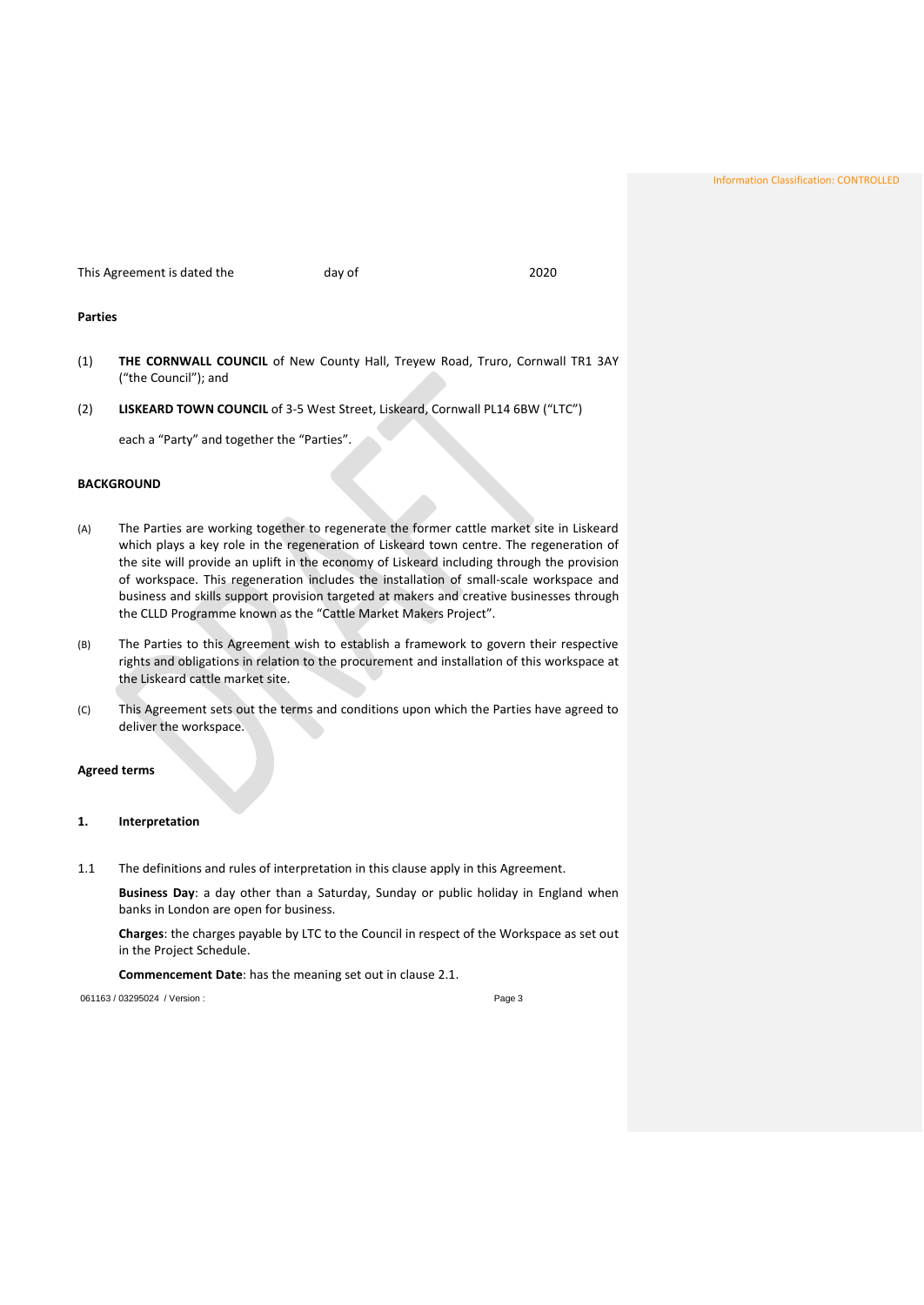**Community Local Led Development Programme (CLLD):** is an EU funded programme making positive change in core neighbourhoods across Cornwall by supporting businesses and people to gain funding for projects that will make a difference to their communities and the local economy; creating jobs and opportunities, helping individuals to gain skills and confidence, and enabling businesses to grow. CLLD is funded by both the European Regional Development Fund (ERDF) and the European Social Fund (ESF).

**Cornwall Council Match Fund:** means the £3.5 million match fund approved by Cornwall Council's Cabinet in June 2019 in order to ensure the CLLD Programme is delivered in Cornwall's most deprived communities.

**Data Protection Legislation:** means all applicable data protection legislation in force from time to time in the UK including the General Data Protection Regulation; the Data Protection Act 2018 and any other applicable national implementing laws, regulations and secondary legislation, as amended or updated from time to time, in the UK.

**Force Majeure Event:** means any event outside the reasonable control of either Party affecting its performance of its obligations under this Agreement arising from acts, events, omissions, happenings or non-happenings beyond its reasonable control and which are not attributable to any wilful act, neglect or failure to take reasonable preventative action by that Party, including acts of God, riots, war or armed conflict, acts of terrorism, acts of government, local government or regulatory bodies, fire, flood, storm or earthquake, epidemic, pandemic or disaster but excluding any industrial dispute relating to the Parties or their staff or any other failure in a Party's supply chain.

**Funding:** means the monies received from the Community Local Led Development Programme and Cornwall Council Match Fund to fund the procurement and installation of the Workspace.

**Funding Agreement:** means the following funding agreements between Cornwall Development Company and LTC:

*(1) [Cornwall Development Company and LTC dated [INSERT] in respect of ERDF]*

*(2) [Cornwall Development Company and LTC dated [INSERT] in respect of ESF]*

*(3) [Cornwall Development Company and LTC dated [INSERT] in respect of the CC match funding].*

**Indirect Losses:** means loss of profits (other than profits directly and solely attributable to the provision of the Services), loss of use, loss of production, increased operating costs, loss of business, loss of business opportunity, loss of reputation or goodwill or any other consequential or indirect loss of any nature, whether arising in tort or on any other basis.

**Input**: in relation to a Party, the services, resources, workforce or other tangibles or intangibles that such Party provides in accordance with this agreement in relation to a Project, as set out in the Project Schedule.

**Intellectual Property Rights**: patents, utility models, rights to inventions, copyright and neighbouring and related rights, trade marks and service marks, business names and

061163 / 03295024 / Version : Page 4

**Commented [CJ1]:** Detail to be added once these agreements are in place.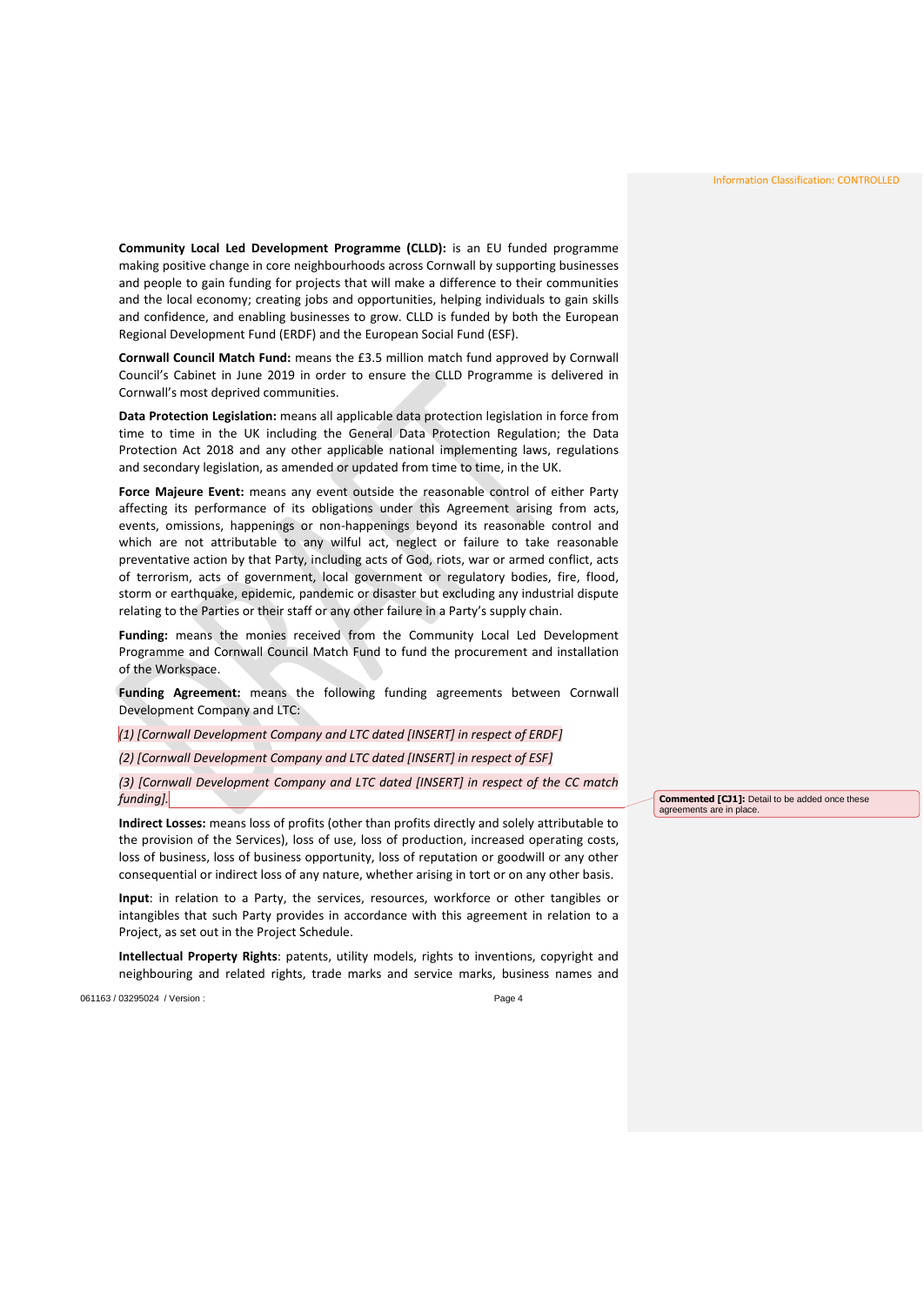domain names, rights in get-up and trade dress, goodwill and the right to sue for passing off or unfair competition, rights in designs, database rights, rights to use, and protect the confidentiality of, confidential information (including know-how and trade secrets), and all other intellectual property rights, in each case whether registered or unregistered and including all applications and rights to apply for and be granted, renewals or extensions of, and rights to claim priority from, such rights and all similar or equivalent rights or forms of protection which subsist or will subsist now or in the future in any part of the world.

**Lease:** means the lease between The Cornwall Council and Liskeard Town Council to be entered into on completion of the Project in respect of the Workspace.

**Losses:** means all damage, loss, liabilities, claims, actions, costs, expenses (including the cost of legal and/or professional services) and proceedings, demands and charges whether arising under statute, contract or at common law but excluding Indirect Losses.

**Project**: the Cattle Market Makers Project including the procurement and installation of Workspace at the former Liskeard cattle market site, as further described in the Project Schedule.

**Project Period**: subject to earlier termination in accordance with this agreement, the period from the start date to the end date for the Project, as set out in the Project Schedule.

**Project Schedule**: the document providing the particulars of the Project attached at Schedule 1.

**Workspace:** means small-scale workspace to be delivered through the Cattle Market Makers Project, funded through CLLD and CC match funding and intended for use by makers and creative businesses.

- 1.2 Clause, Schedule and paragraph headings shall not affect the interpretation of this agreement.
- 1.3 The Schedule forms part of this Agreement and shall have effect as if set out in full in the body of this Agreement. Any reference to this Agreement includes the Schedule and any Project Schedule agreed in accordance with clause **Error! Reference source not found.**.
- 1.4 References to clauses and Schedules are to the clauses and Schedules of this agreement and references to paragraphs are to paragraphs of the Schedule.
- 1.5 A **person** includes a natural person, corporate or unincorporated body (whether or not having separate legal personality).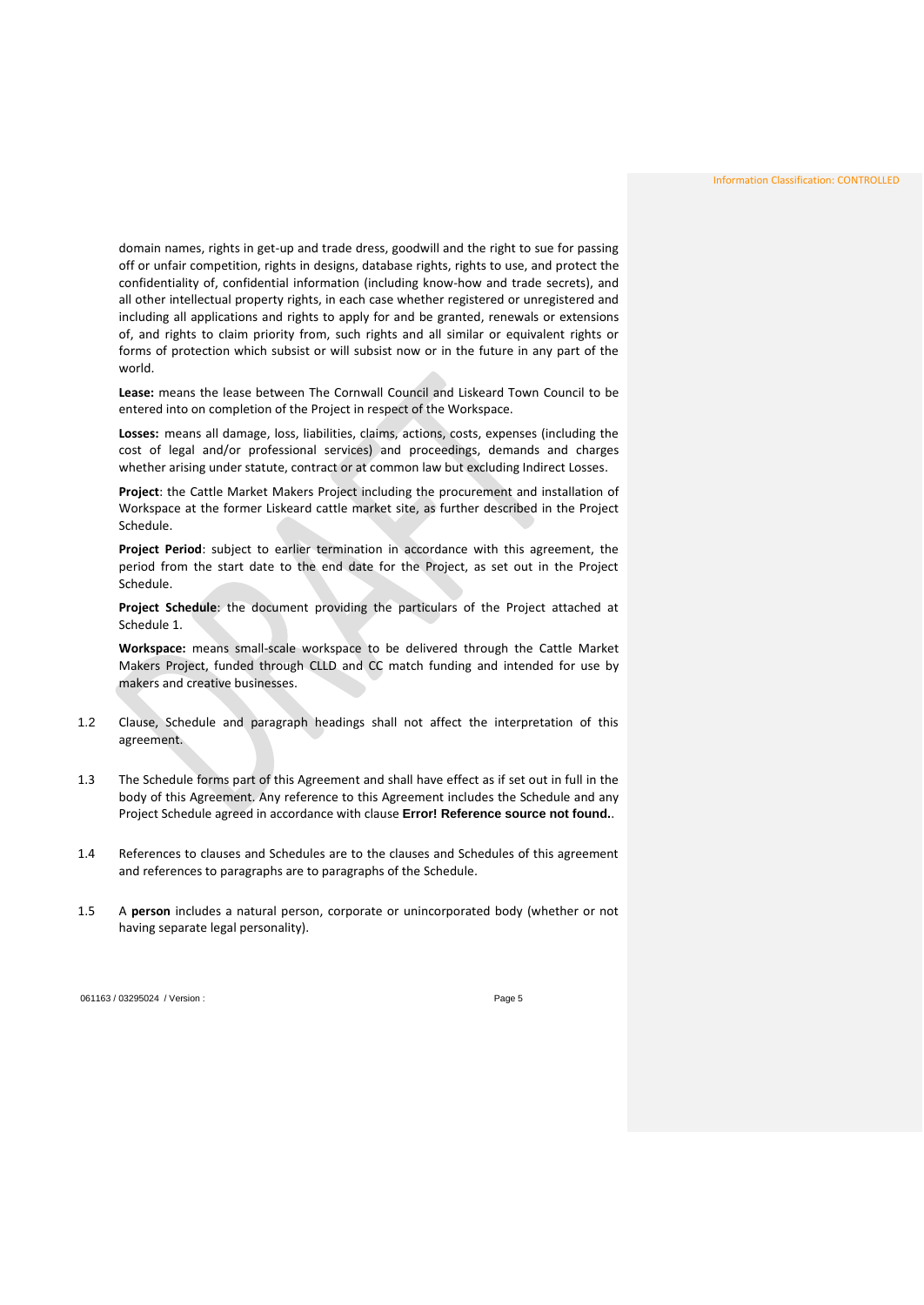- 1.6 A reference to a **company** shall include any company, corporation or other body corporate, wherever and however incorporated or established.
- 1.7 Unless the context otherwise requires, words in the singular shall include the plural and in the plural shall include the singular.
- 1.8 Unless the context otherwise requires, a reference to one gender shall include a reference to the other genders.
- 1.9 A reference to any **party** shall include that party's personal representatives, successors and permitted assigns.
- 1.10 A reference to a statute or statutory provision is a reference to it as amended, extended or re-enacted from time to time.
- 1.11 A reference to a statute or statutory provision shall include all subordinate legislation made from time to time under that statute or statutory provision.
- 1.12 A reference to **writing** or **written** includes email.
- 1.13 Any obligation on a party not to do something includes an obligation not to allow that thing to be done.
- 1.14 Any reference to an English legal term for any action, remedy, method of judicial proceeding, legal document, legal status, court, official or any legal concept or thing shall, in respect of any jurisdiction other than England, be deemed to include a reference to that which most nearly approximates to the English legal term in that jurisdiction.
- <span id="page-6-0"></span>1.15 Any words following the terms **including**, **include**, **in particular**, **for example** or any similar expression shall be construed as illustrative and shall not limit the sense of the words, description, definition, phrase or term preceding those terms.
- 1.16 Any reference to this Agreement terminating shall, where the context requires, include a reference to this Agreement terminating by expiry.

## **2. Commencement and duration**

<span id="page-6-1"></span>2.1 This Agreement shall commence on [Date of the approval of the ERDF / ESF application<sup>]</sup>. Commented [CJ2]: Propose this is the date on which the

Project commences – to be confirmed.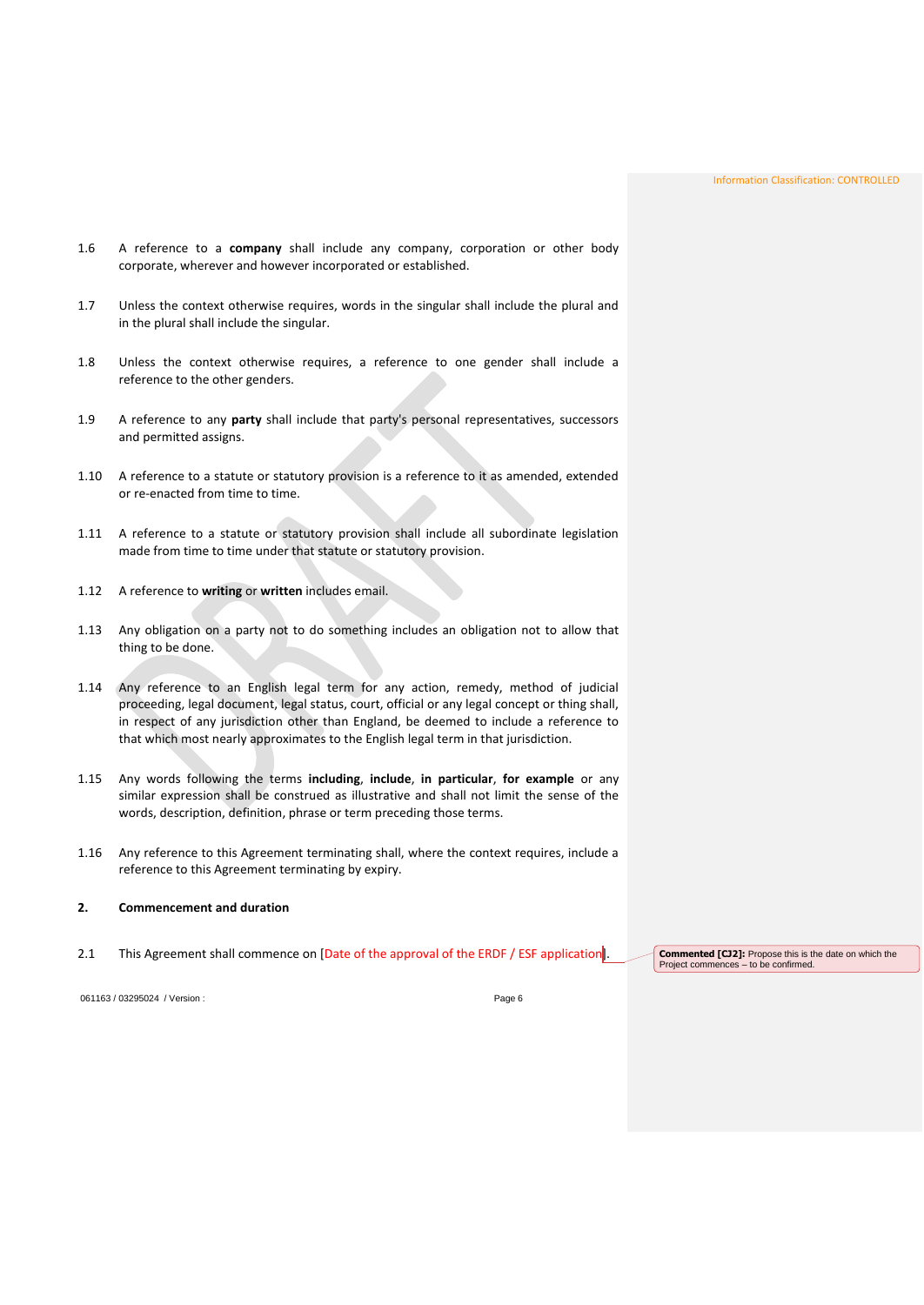<span id="page-7-0"></span>2.2 This Agreement shall continue, unless terminated earlier in accordance with this Agreement, until [the ending of the ERDF/ESF funding  $\parallel$  when it shall terminate automatically without notice.

#### <span id="page-7-1"></span>**3. Collaboration and co-operation**

3.1 The Parties shall co-operate in accordance with the terms of this Agreement in relation the Project.

## **4. Existing arrangements**

- 4.1 Nothing in this Agreement shall restrict either Party's right to continue to conduct its business activities or arrangements that existed on the Commencement Date or that otherwise come into being outside the scope of this Agreement.
- <span id="page-7-2"></span>4.2 However, as the Parties will be working together in relation to the Project where each Party may have access to information or Intellectual Property Rights of the other, each Party acknowledges that the other Party will need to protect such information and Intellectual Property Rights in accordance with clause [9](#page-10-1) and clause [12.](#page-13-2)

#### **5. Obligations**

- <span id="page-7-3"></span>5.1 Each Party shall in relation to the obligations allocated to it in the Project Schedule:
	- (a) perform such obligations, including by providing the Inputs in accordance with timeframes or milestones (if any) specified in the Project Schedule;
	- (b) use reasonable care and skill in performing such obligations;
	- (c) comply with good industry practice;
	- (d) comply with all laws applicable to it;
	- (e) obtain and maintain consents, licences and permissions (statutory, regulatory, contractual or otherwise) that are necessary to enable it to comply with such obligations;
	- (f) ensure that the Inputs it provides conform with descriptions and specifications (if any) set out in the applicable Project Schedule; and
	- (g) if on the other Party's premises, comply with that Party's health and safety and site regulations made known to it.

061163 / 03295024 / Version : Page 7

**Commented [CJ3]:** This agreement should remain in place until the end of the funded project – date TBC once the application has been approved.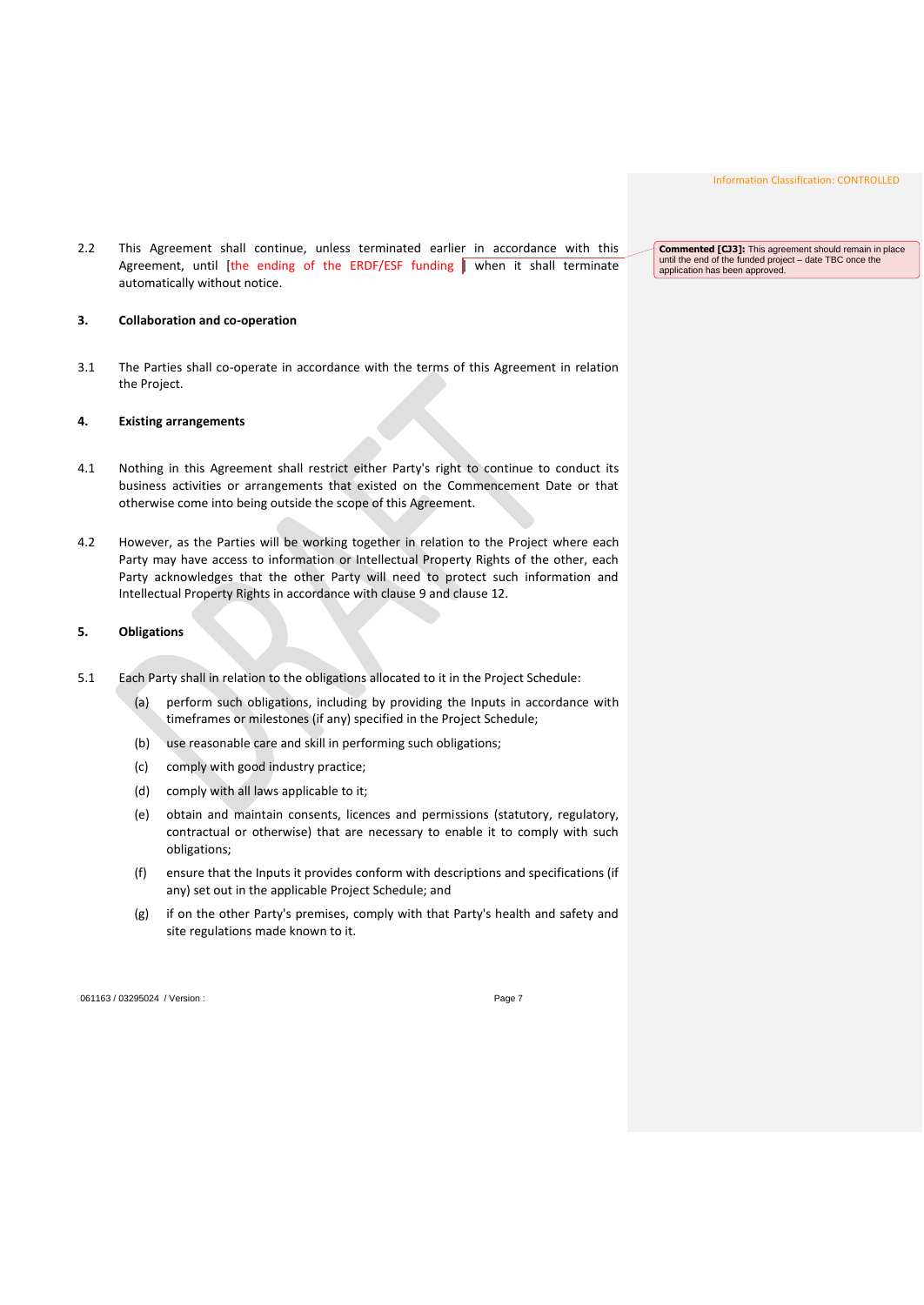- <span id="page-8-0"></span>5.2 Each Party shall ensure that it uses employees or agents in performing its obligations under the Project Schedule who are suitably qualified and experienced.
- 5.3 LTC shall use the Funding in accordance with the terms of the Funding Agreements.

### **6. Information flow and Project management**

- 6.1 To enable the Parties to maximise the benefits of their collaboration, each Party shall:
	- (a) keep the other Party informed about its own progress in relation to the Project in accordance with the Project Schedule; and
	- (b) facilitate regular discussions between appropriate members of its personnel and those of the other Party in relation to the Project, including in relation to:
		- (i) performance and issues of concern;
		- (ii) new developments and resource requirements;
		- (iii) compliance with deadlines; and
		- (iv) such other matters as may be agreed between the Parties from time to time.
- <span id="page-8-1"></span>6.2 Each Party shall:
	- (a) supply to the other Party information and assistance reasonably requested by it relating to the Project as is necessary to enable that other Party to perform its own obligations in relation to the Project; and
	- (b) review documentation, including draft specifications or service descriptions or other technical documentation, for use when performing its obligations in relation to the Project (if any), as soon as reasonably practicable at the request of the other Party, and notify it of any errors or incorrect assumptions made in any such documents so far as it is aware.

### **7. Funding and Charges**

- 7.1 LTC warrants, undertakes and agrees that in respect of the Funding:
	- (a) As a party who potentially benefits from the Funding, and where relevant and applicable, it will as required by the Funding Agreements comply with all legal obligations and statutory requirements in relation to the Project, where relevant, and including, but no limited to:
		- (i) EU and UK Planning and Environmental legislation;

061163 / 03295024 / Version : exercise 3 and 2010 10 and 2010 10:00 10:00 10:00 Page 8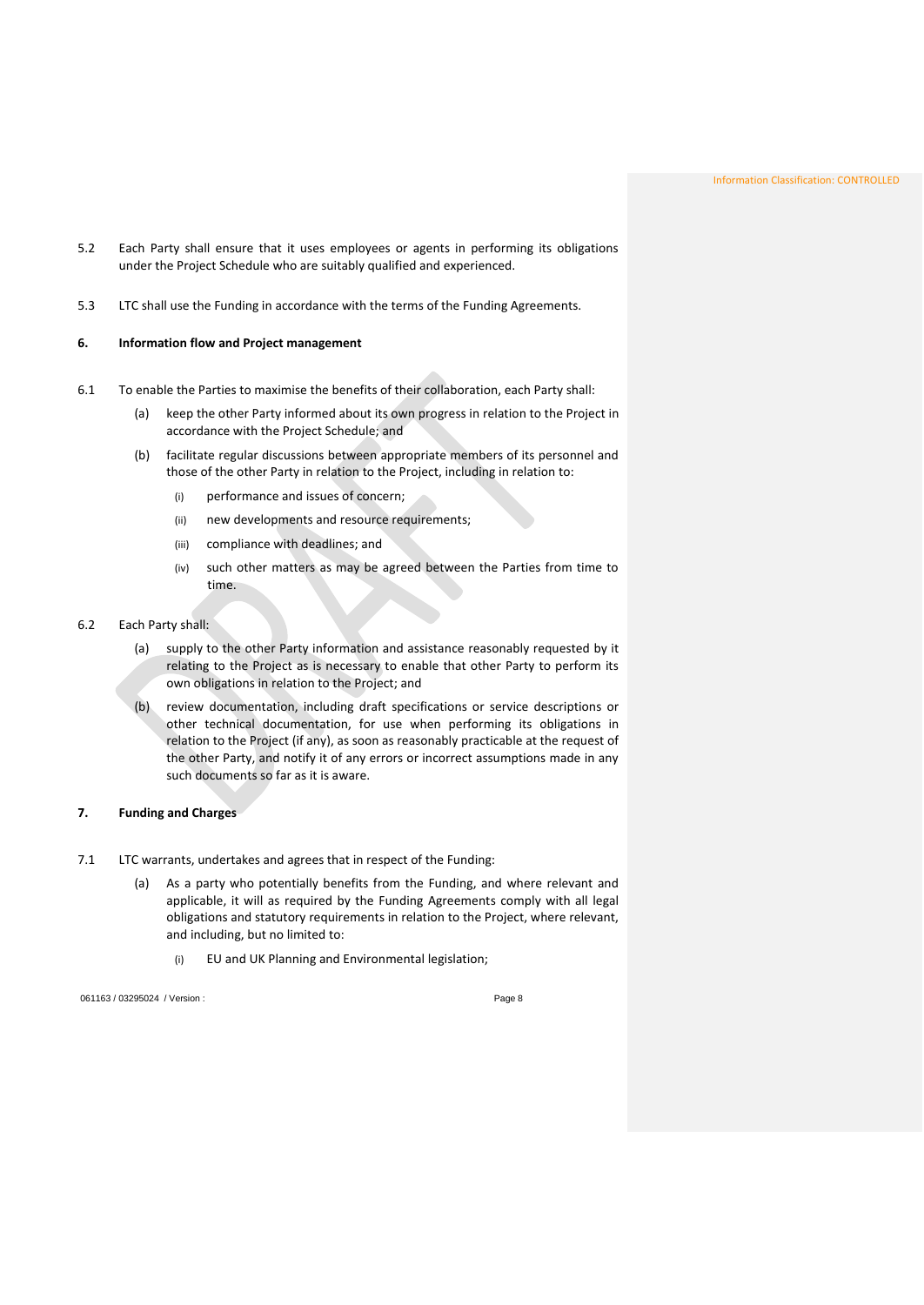- (ii) State Aid Law
- (iii) The requirements of the Health and Safety at Work etc Act 1974 and any other acts, orders, regulations and codes of practice relating to health and safety, which may apply to employees and other persons working on the Project;
- (iv) Modern slavery;
- (v) Employment legislation;
- (vi) Equal opportunities (in relation to race, sex, disability, faith and sexuality);
- (vii) Financial regulations and legislation; and
- (viii) Copyright and Data Protection Legislation.
- 7.2 The Parties acknowledge that the Council shall be entitled to benefit from or to recover the Charges from LTC.
- 7.3 LTC shall pay to the Council the Charges set out in the Project Schedule.
- 7.4 The Council may issue invoices for such Charges in accordance with the Project Schedule.
- 7.5 Unless otherwise provided in the Project Schedule, the Charges specified are exclusive of VAT.
- 7.6 LTC shall pay any invoice issued to it in accordance with this Agreement within 30 days of receipt unless agreed otherwise in writing by the Parties.
- <span id="page-9-0"></span>7.7 All amounts due under this Agreement shall be paid in full without any set-off, counterclaim, deduction or withholding (other than any deduction or withholding of tax as required by law).
- 7.8 The Parties agree to monitor any income generated by the use of the Workspace by third parties and will ensure any such income is reinvested into the Project.

## **8. Freedom of Information and Transparency**

8.1 The Parties acknowledge that they are subject to the requirements of the Freedom of Information Act 2000 (**FOIA**) and the Environmental Information Regulations 2004 (**EIRs**).

#### 8.2 The Parties shall:

061163 / 03295024 / Version : Page 9

**Commented [CJ4]:** This provision will need to be reviewed and amended once the draft funding agreements have been reviewed to ensure that the provisions of this agreement and those marry up.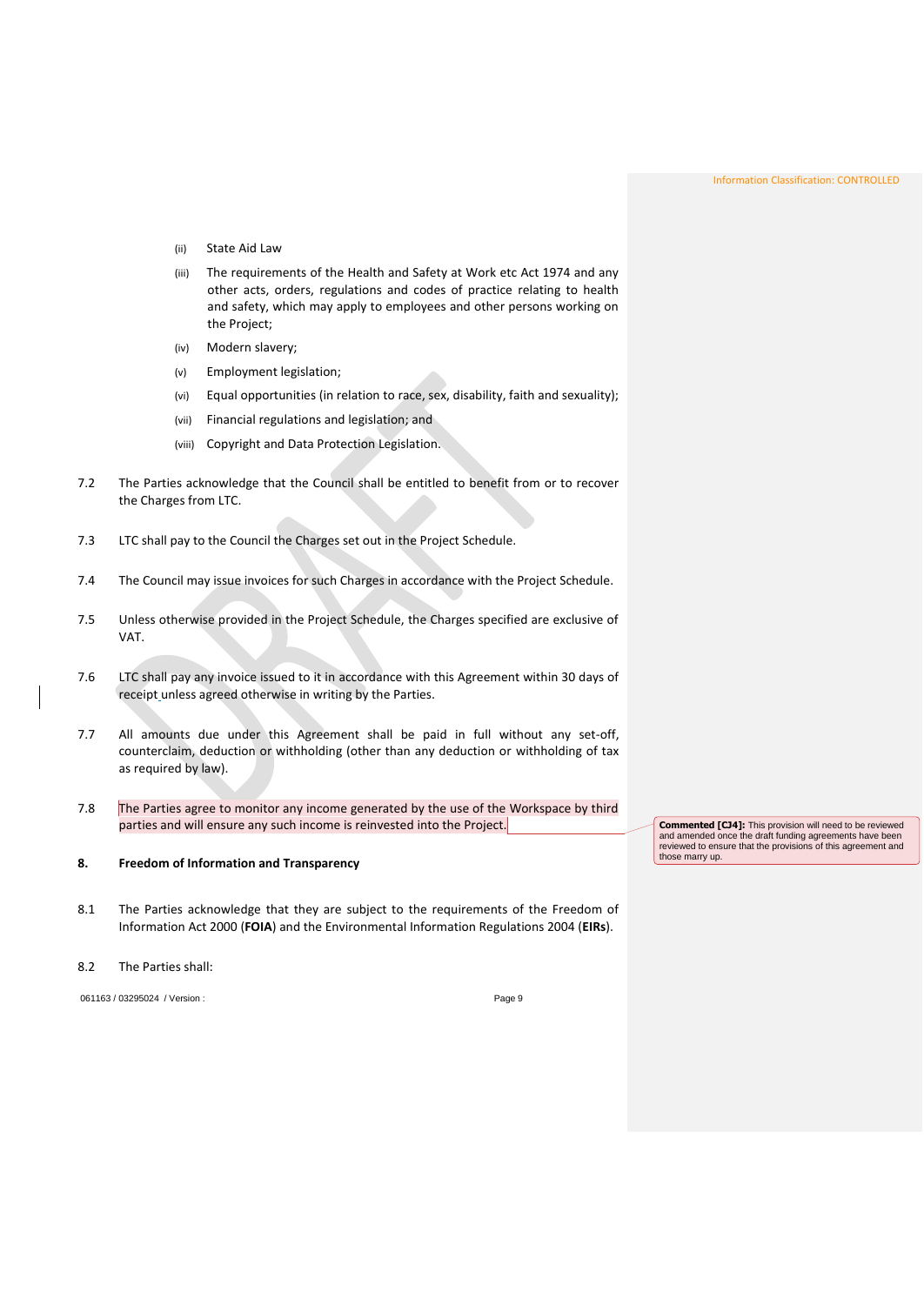- (a) Provide all necessary assistance and cooperation as reasonably requested by the other Party to enable the other Party to comply with its obligations under FOIA and EIRs;
- (b) Notify the other Party of all requests for information relating to this Agreement that it receives as soon as practicable and, in any event, within 2 Business Days of receipt; and
- (c) Provide the other Party with a copy of all information belonging to it requested in the request for information which is in its possession or control in the form that the other Party requires within 5 Business Days of that Party's request.
- 8.3 LTC shall not respond directly to a request for information unless authorised in writing to do so by the Council.
- <span id="page-10-0"></span>8.4 The Parties acknowledge that a Party may be required under the FOIA and EIRs to disclose information without consulting or obtaining consent from the other Party. The Parties shall take reasonable steps to notify the other Party of such a request for information to the extent that it is permissible and reasonably practicable for it to do so.
- 8.5 The Council shall be responsible for determining at its absolute discretion whether any information Is exempt from disclosure in accordance with the FOIA and/or the EIRs.

### <span id="page-10-1"></span>**9. Confidentiality**

- **9.1 Confidential Information** means all confidential information (however recorded or preserved) disclosed by a Party or its employees, officers, representatives or advisers (together its **Representatives**) to the other party and that Party's Representatives whether before or after the date of this Agreement in connection with the Project, including information which:
	- (a) relates to the existence and terms of this Agreement or any agreement entered into in connection with the Project;
	- (b) would be regarded as confidential by a reasonable business person relating to:
		- (i) the business, assets, affairs, customers, clients, suppliers, or plans, intentions, or market opportunities of the disclosing party; and
		- (ii) the operations, processes, product information, know-how, designs, trade secrets or software of the disclosing party;
	- (c) is developed by the parties in the course of carrying out this Agreement or the Project; and
	- (d) is specified as confidential in the Project Schedule.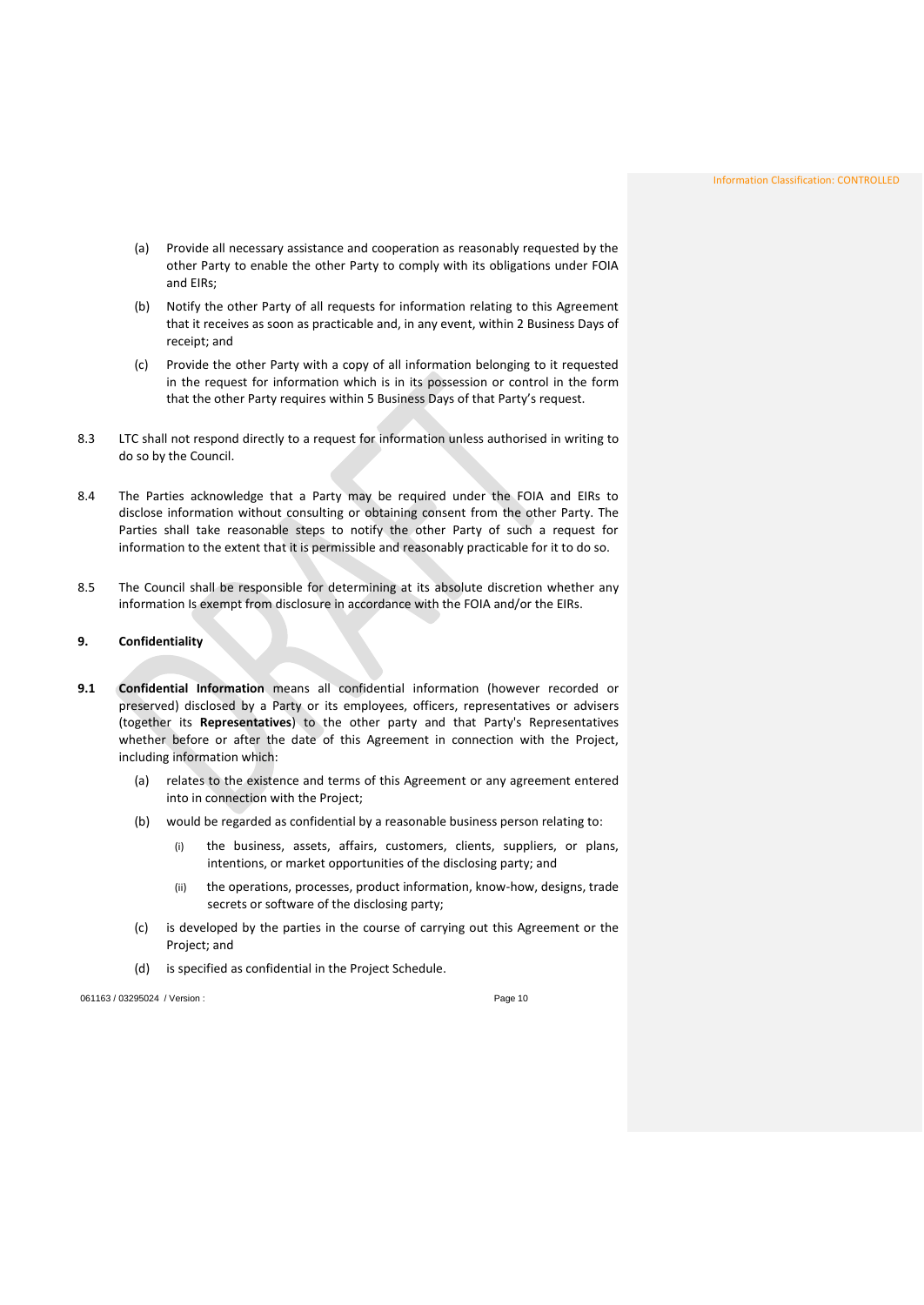- 9.2 Subject to clause 8, each Party shall keep the other Party's Confidential Information confidential and shall not:
	- (a) use such Confidential Information except for the purpose of exercising or performing its rights and obligations under this Agreement in relation to the Project (**Permitted Purpose**); or
	- (b) disclose such Confidential Information in whole or in part to any third party, except as expressly permitted by this clause.
- 9.3 A Party may disclose the other Party's Confidential Information to those of its Representatives who need to know such Confidential Information for the Permitted Purpose, provided that:
	- (a) it informs such Representatives of the confidential nature of the Confidential Information before disclosure; and
	- (b) it procures that its Representatives shall, in relation to any Confidential Information disclosed to them, comply with the obligations set out in this clause as if they were a party to this Agreement,

and at all times, it is liable for the failure of any Representatives to comply with the obligations set out in this clause.

- <span id="page-11-0"></span>9.4 A Party may disclose Confidential Information to the extent such Confidential Information is required to be disclosed by law, by any governmental or other regulatory authority or by a court or other authority of competent jurisdiction provided that, to the extent it is legally permitted to do so, it gives the other Party as much notice of such disclosure as possible and, where notice of disclosure is not prohibited and is given in accordance with this clause [9.4,](#page-11-0) it takes into account the reasonable requests of the other Party in relation to the content of such disclosure.
- 9.5 A Party may, provided that it has reasonable grounds to believe that the other party is involved in activity that may constitute a criminal offence under the Bribery Act 2010, disclose Confidential Information to the Serious Fraud Office without first informing the other party of such disclosure.
- 9.6 Each Party reserves all rights in its Confidential Information. No rights or obligations in respect of a Party's Confidential Information other than those expressly stated in this Agreement are granted to the other party, or to be implied from this Agreement.
- 9.7 On termination of this Agreement, unless such things are needed by it to perform its obligations under the Project Schedule (and only until the end of such time), each Party shall: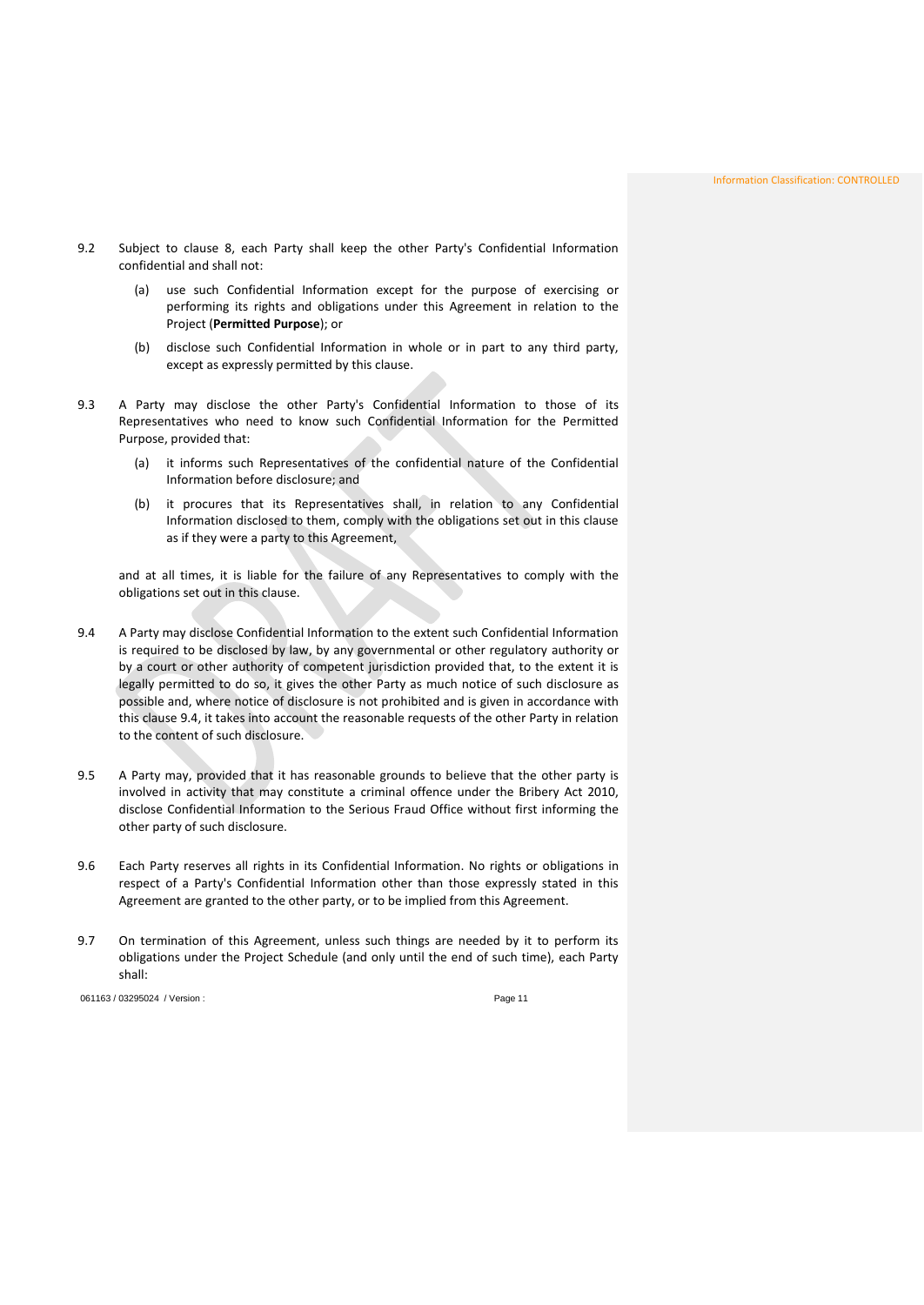- (a) return to the other Party all documents and materials (and any copies) containing, reflecting, incorporating or based on the other Party's Confidential Information;
- (b) erase all the other Party's Confidential Information from computer and communications systems and devices used by it, including such systems and data storage services provided by third parties (to the extent technically practicable); and
- <span id="page-12-0"></span>(c) certify in writing to the other Party that it has complied with the requirements of this clause, provided that a recipient party may retain documents and materials containing, reflecting, incorporating or based on the other Party's Confidential Information to the extent required by law or any applicable governmental or regulatory authority. The provisions of this clause shall continue to apply to any such documents and materials retained by a recipient party.

### **10. Announcements**

- 10.1 Subject to clause [10.2,](#page-12-2) no Party shall make, or permit any person to make, any public announcement, communication or circular (**announcement**) concerning the existence, subject matter or terms of this Agreement, the wider transactions contemplated by it, or the relationship between the Parties, without the prior written consent of the other Party (such consent not to be unreasonably withheld or delayed). The Parties shall consult together on the timing, contents and manner of release of any announcement.
- <span id="page-12-2"></span><span id="page-12-1"></span>10.2 Where an announcement is required by law or any governmental or regulatory authority (including, without limitation, any relevant securities exchange), or by any court or other authority of competent jurisdiction, the Party required to make the announcement shall promptly notify the other Party. The Party concerned shall make all reasonable attempts to agree the contents of the announcement before making it.

#### **11. Data protection**

Both Parties will comply with all applicable requirements of and all their obligations under the Data Protection Legislation which arise in connection with this Agreement, the Project and the Funding Agreement.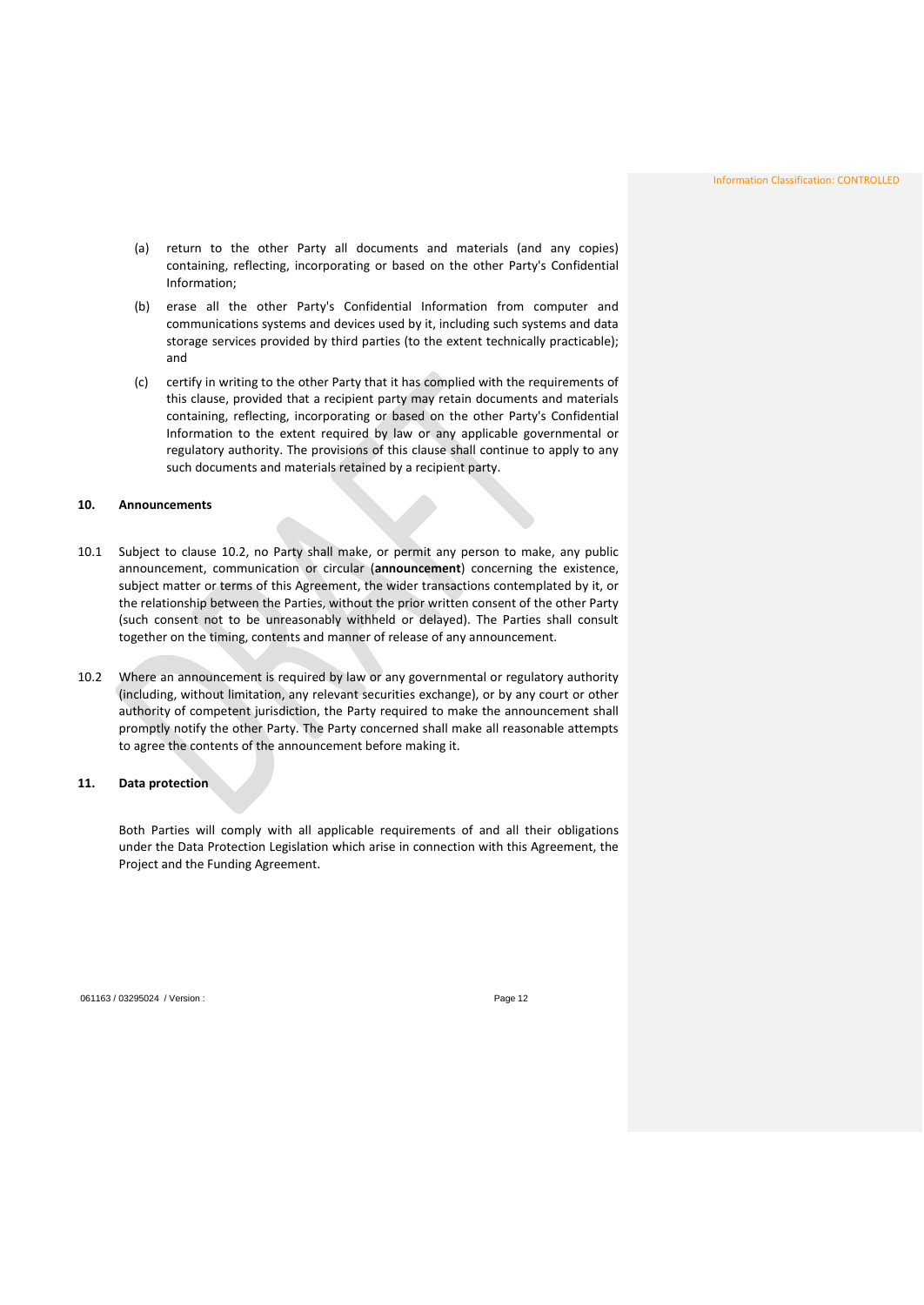## <span id="page-13-2"></span><span id="page-13-0"></span>**12. Intellectual property**

- 12.1 This Agreement does not transfer any interest in Intellectual Property Rights. All Intellectual Property Rights developed or created by a Party pursuant to this Agreement shall be owned by that Party (**Created IPR**).
- <span id="page-13-3"></span>12.2 Each Party grants to the other Party a non-exclusive, personal, royalty-free licence during the Project Period to use its Created IPR in relation to the Project to the extent necessary for the other Party to carry out its obligations in relation to the Project.
- 12.3 On expiry or termination of this Agreement, a Party licensed to use Created IPR under clause [12.2](#page-13-3) shall cease to use that Created IPR and shall return any physical embodiment of the Created IPR (including any copies) in its possession or control to the other Party.
- <span id="page-13-1"></span>12.4 Each Party shall immediately give written notice to the other Party of any actual, threatened or suspected infringement of any party's Intellectual Property Rights (including Created IPR) used in connection with a Project of which it becomes aware.

### <span id="page-13-5"></span>**13. Anti-bribery**

- <span id="page-13-4"></span>13.1 Each Party shall in relation to this Agreement and the Project:
	- (a) comply with all applicable laws, statutes, regulations, and codes relating to antibribery and anti-corruption including but not limited to the Bribery Act 2010 (**Relevant Requirements**);
	- (b) not engage in any activity, practice or conduct which would constitute an offence under sections 1, 2 or 6 of the Bribery Act 2010 if such activity, practice or conduct had been carried out in the UK;
	- (c) comply with the other Party's Ethics, Anti-bribery and Anti-corruption Policies and as updated from time to time (**Relevant Policies**);
	- (d) have and shall maintain in place throughout the term of this Agreement its own policies and procedures, including but not limited to adequate procedures under the Bribery Act 2010, to ensure compliance with the Relevant Requirements, the Relevant Policies and clause [13.1\(b\),](#page-13-4) and will enforce them where appropriate;
	- (e) promptly report to the other Party any request or demand for any undue financial or other advantage of any kind received by it in connection with the performance of this Agreement.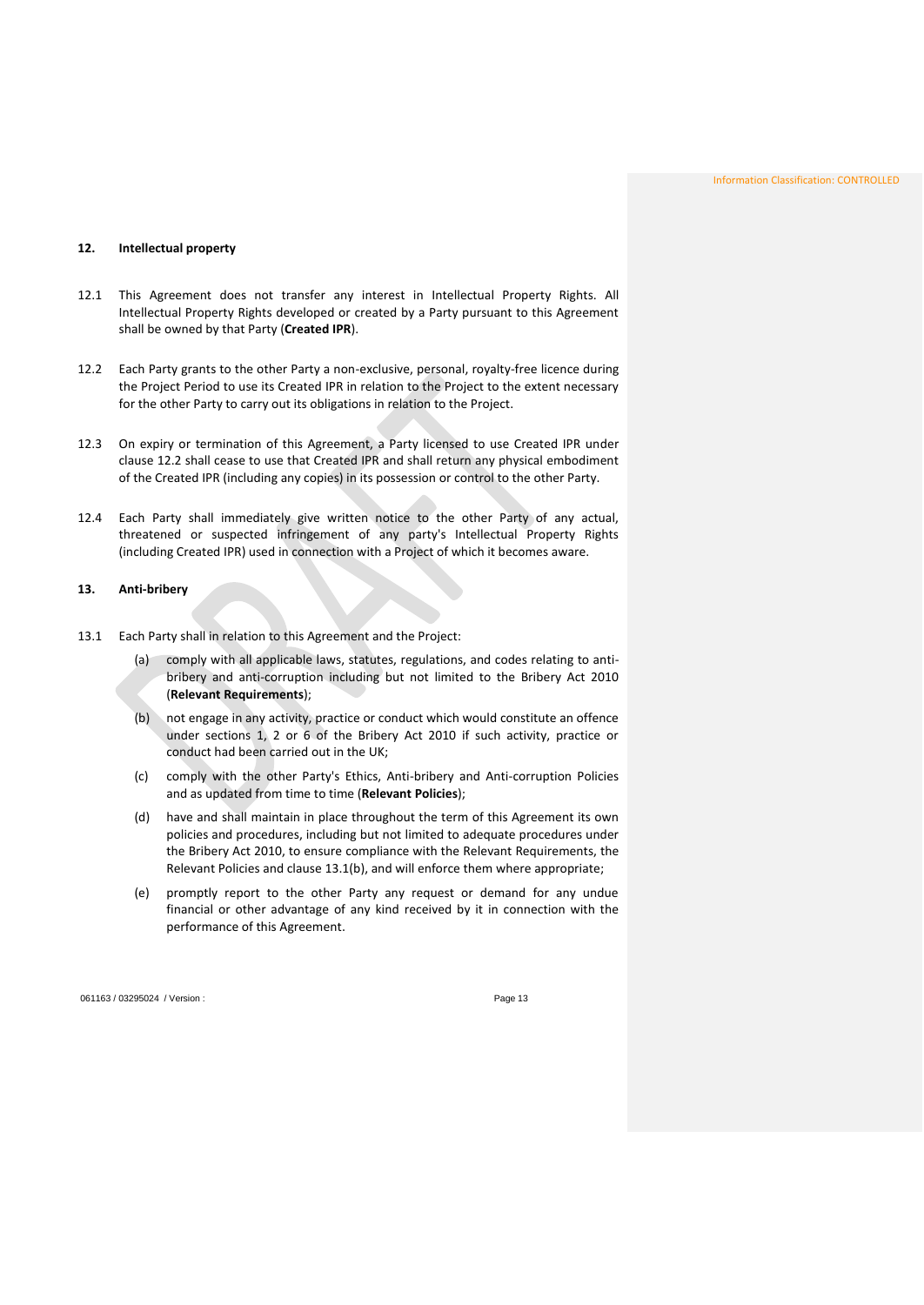- 13.2 Each Party shall ensure that any person associated with it who is performing obligations in connection with this Agreement does so only on the basis of a written contract which imposes on and secures from such person terms equivalent to those imposed on that party in this clause 13 (**Relevant Terms**). Such Party shall be responsible for the observance and performance by such persons of the Relevant Terms, and shall be directly liable to the other party for any breach by such persons of any of the Relevant Terms.
- 13.3 Breach of this clause 13 shall be deemed a material breach under clause **Error! Reference source not found.**.
- <span id="page-14-0"></span>13.4 For the purpose of this clause 13, the meaning of adequate procedures and foreign public official and whether a person is associated with another person shall be determined in accordance with section 7(2) of the Bribery Act 2010 (and any guidance issued under section 9 of that Act), sections 6(5) and 6(6) of that Act and section 8 of that Act respectively. For the purposes of this clause 1[313,](#page-13-5) a person associated with a Party includes but is not limited to any subcontractor of that Party.

### <span id="page-14-2"></span>**14. Warranties**

- <span id="page-14-3"></span>14.1 Each Party warrants that:
	- (a) it has full power and authority to carry out the actions contemplated under this Agreement;
	- (b) its entry into and performance under the terms of this Agreement will not infringe the Intellectual Property Rights of any third party or cause it to be in breach of any obligations to a third party; and
	- (c) so far as it is aware, all information, data and materials provided by it under this Agreement will be accurate and complete in all material respects, and it is entitled to provide the same to the other without recourse to any third party.
- <span id="page-14-4"></span><span id="page-14-1"></span>14.2 Except as expressly provided in this Agreement, there are no conditions, warranties or other terms binding on the Parties with respect to the actions contemplated by this Agreement. Any condition, warranty or other term in this regard that might otherwise be implied or incorporated into this Agreement, whether by statute, common law or otherwise, is, to the extent that it is lawful to do so, excluded by this Agreement.

# <span id="page-14-5"></span>**15. Indemnity**

15.1 The Parties agree the due and punctual performance of all present and future obligations of each Party in connection with this Agreement, the Project and the Funding Agreement.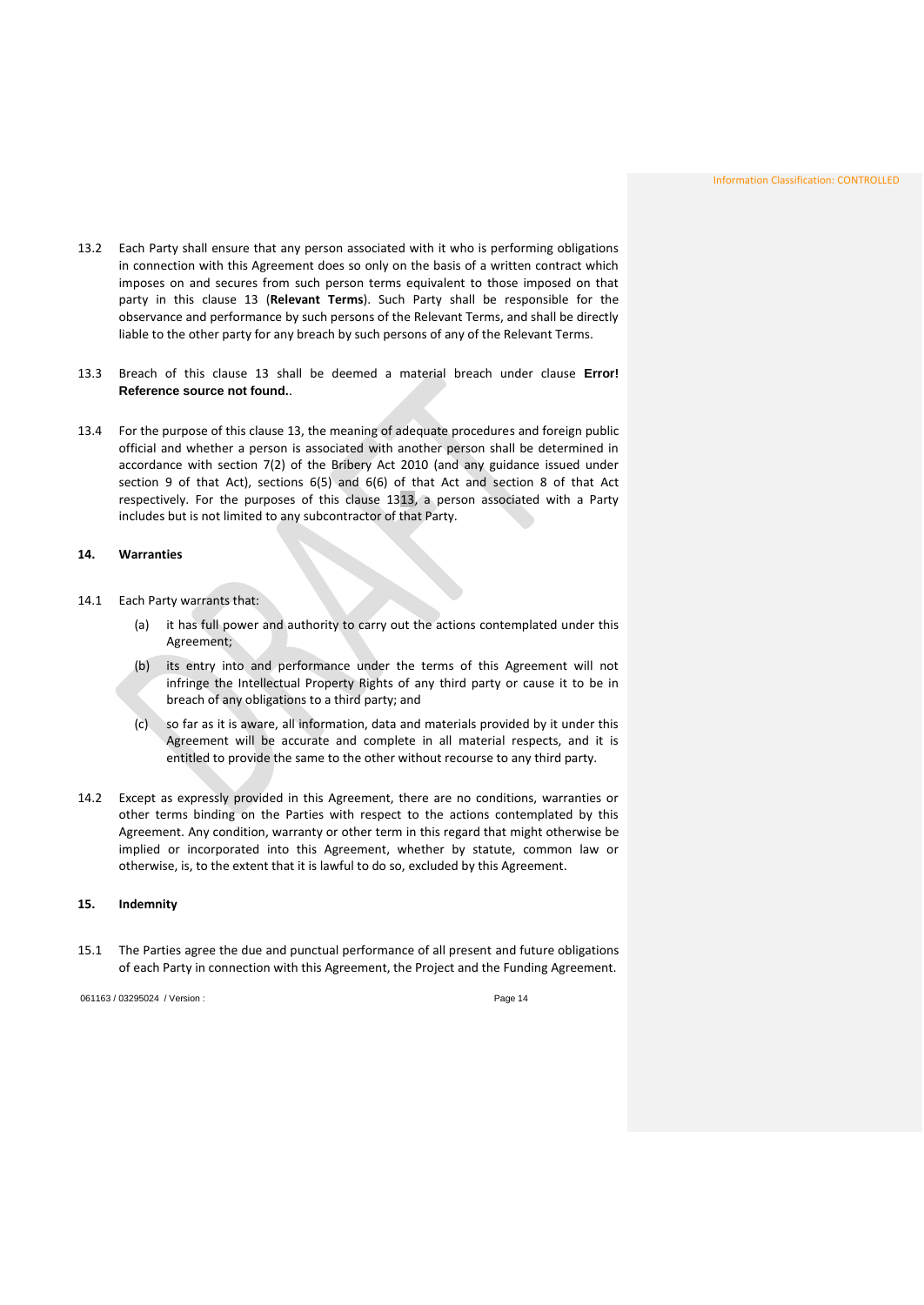- 15.2 The Council undertakes and agrees to indemnify and keep indemnified LTC from and against all and any interest, penalties, losses, costs and/or expenses suffered or incurred by LTC arising out of, or in connection with:
	- (a) any failure of a Party to perform or discharge its obligations under this Agreement, the Project Schedule
	- (b) any breach by a Party of any term or condition, warranty, undertaking or representation it has provided under or in connection with this Agreement or the Project Schedule;

except where:

- (i) the Council's failure to perform or discharge its obligations results from LTC's failure to comply with its obligations under this Agreement;
- (ii) any of the Council's obligations are or become totally or partially unenforceable by reason of illegality, incapacity, lack or exceeding of powers, ineffectiveness of execution or any other matter.
- 15.3 LTC undertakes and agrees to indemnify and keep indemnified the Council from and against all and any interest, penalties, losses, costs and/or expenses suffered or incurred by the Council arising out of, or in connection with:
	- (a) any failure of a Party to perform or discharge its obligations under this Agreement, the Project Schedule or the Funding Agreement;
	- (b) any breach by a Party of any term or condition, warranty, undertaking or representation it has provided under or in connection with this Agreement, the Project Schedule or the Funding Agreement;

except where:

- (i) LTC's failure to perform or discharge its obligations results from the Council's failure to comply with its obligations under this Agreement;
- (ii) any of LTC's obligations are or become totally or partially unenforceable by reason of illegality, incapacity, lack or exceeding of powers, ineffectiveness of execution or any other matter.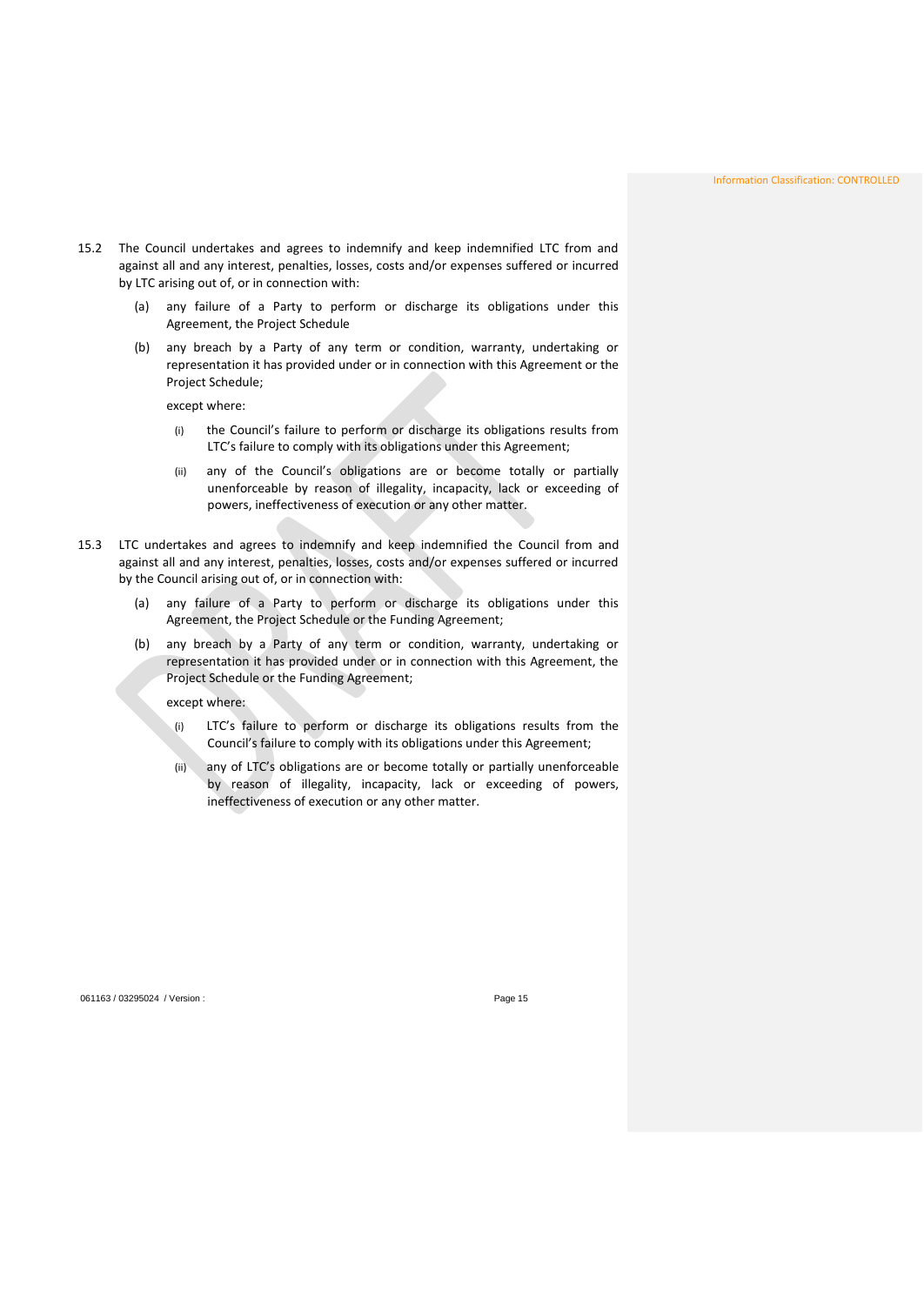### <span id="page-16-0"></span>**16. Insurance**

<span id="page-16-1"></span>During the term of this Agreement the Parties shall maintain in force, with a reputable insurance company, insurance policies against all risks that would normally be insured against by a prudent businessman in connection with the risks associated with this Agreement, the Project and the Funding and shall produce to the other on demand full particulars of that insurance.

## **17. Limitation and exclusion of liability**

- <span id="page-16-3"></span>17.1 Nothing in this Agreement shall limit or exclude a Party's liability:
	- (a) for death or personal injury caused by its negligence, or that of its employees, agents or sub-contractors;
	- (b) for fraud or fraudulent misrepresentation;
	- (c) for breach of any obligation as to title or quiet possession implied by statute; or
	- (d) for any other act, omission, or liability which may not be limited or excluded by law.
- 17.2 Subject to clause [17.1,](#page-16-3) neither Party shall have any liability to the other Party, whether in contract, tort (including negligence), breach of statutory duty, or otherwise, for any loss of profit, or for any indirect or consequential loss arising under or in connection with the Agreement.
- <span id="page-16-2"></span>17.3 Each Party shall use all reasonable endeavours to mitigate any loss or damage suffered arising out of or in connection with this Agreement, including any losses for which the relevant Party is entitled to bring a claim against the other Party pursuant to the indemnities in this Agreement.

### **18. Termination of Agreement**

- <span id="page-16-4"></span>18.1 Without affecting any other right or remedy available to it, either Party may terminate this Agreement with immediate effect by giving written notice to the other Party:
	- (a) if the other Party fails to pay any amount due under this Agreement on the due date for payment and remains in default not less than 90 days after being notified in writing to make such payment;
	- (b) if the other Party commits a material breach of any other term of this Agreement which breach is irremediable or (if such breach is remediable) fails to remedy that breach within a period of 30 days after being notified in writing to do so;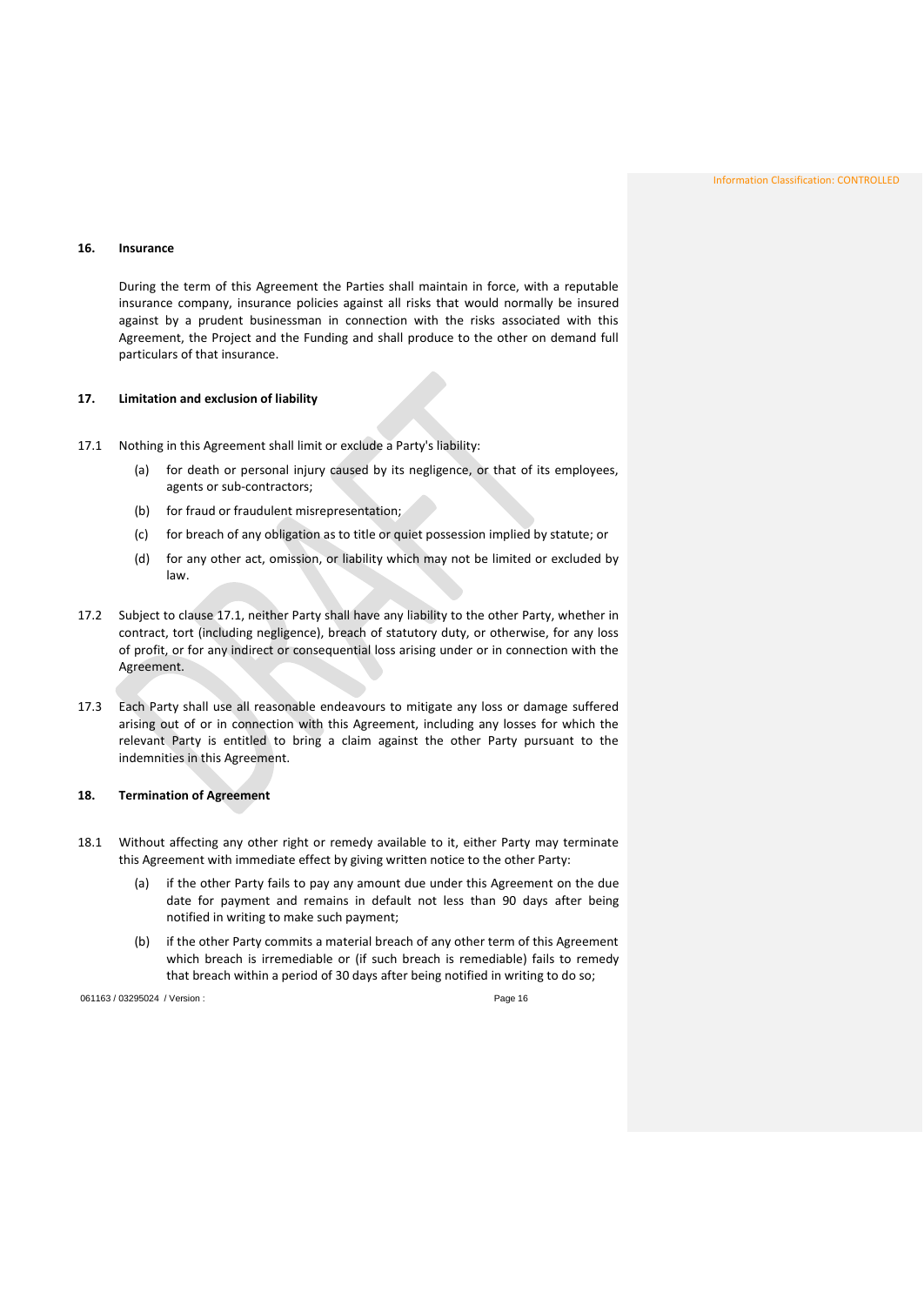- (c) if the other Party repeatedly breaches any of the terms of this Agreement in such a manner as to reasonably justify the opinion that its conduct is inconsistent with it having the intention or ability to give effect to the terms of this Agreement;
- (d) if any warranty given by the other party in clause [14](#page-14-2) of this Agreement is found to be untrue or misleading.
- (e) in accordance with clause 20.
- 18.2 For the purposes of clause [18.1\(b\),](#page-16-4) **material breach** means a breach (including an anticipatory breach) that is serious in the widest sense of having a serious effect on the benefit which the terminating party would otherwise derive from:
	- (a) a substantial portion of this Agreement; or
	- (b) any of the obligations set out in clause [5.1.](#page-7-3) In deciding whether any breach is material no regard shall be had to whether it occurs by some accident, mishap, mistake or misunderstanding.
- <span id="page-17-0"></span>18.3 Without affecting any other right or remedy available to it, either Party may terminate this Agreement on giving not less than three (3) months' written notice to the other party.

#### **19. Consequences of termination**

- 19.1 On termination of this Agreement, the following clauses shall continue in force:
	- (a) clause [1](#page-3-1) (Interpretation);
	- (b) clause 8 (Set-off);
	- (c) clause 9 (Confidentiality);
	- (d) clause 11 (Data protection);
	- (e) clause [122](#page-13-2) (Intellectual property);
	- (f) clause [14.1\(b\)](#page-14-3) and clause [14.2](#page-14-4) (Warranties);
	- (g) clause [155](#page-14-5) (Indemnity);
	- (h) clause 6 (Insurance);
	- (i) clause 17 (Limitation and exclusion of liability);
	- (j) clause 19 (Consequences of termination);
	- (k) clause 20 (Force majeure);
	- (l) clause 23 (Notices);
	- (m) clause 24 (Severance);

061163 / 03295024 / Version : exercise to a set of the exercise of the Page 17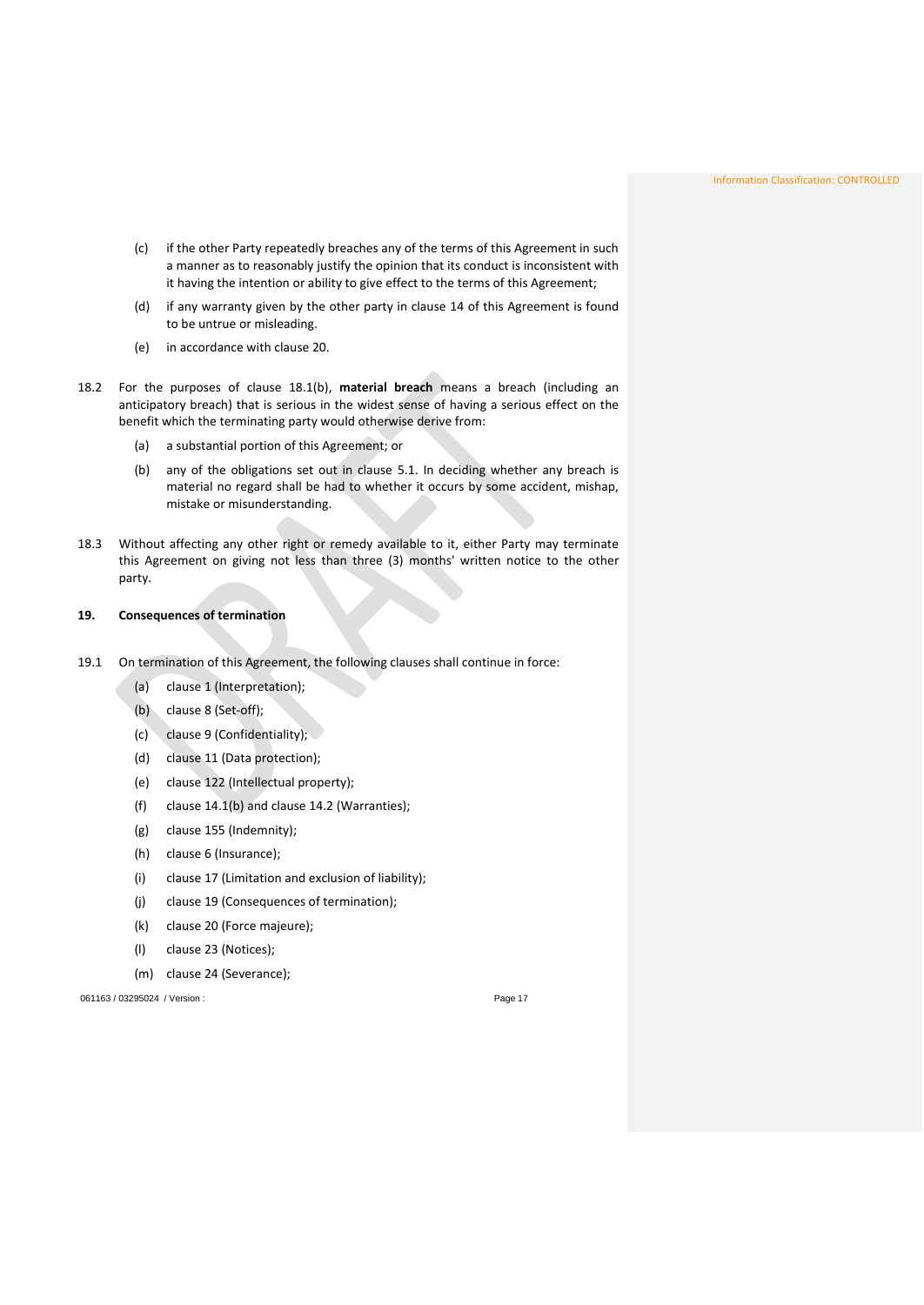Information Classification: CONTROLLED

- (n) clause 25 (No partnership or agency);
- (o) clause 26 (Rights and remedies);
- (p) clause 17 (Inadequacy of damages);
- (q) clause 28 (Waiver);
- (r) clause 31 (Third party rights);
- (s) clause [322](#page-21-4) (Entire agreement);
- (t) clause 33 (Mediation);
- (u) clause 34 (Governing law); and
- (v) clause 35 (Jurisdiction).
- <span id="page-18-0"></span>19.2 Termination of this Agreement shall not affect any rights, remedies, obligations or liabilities of the Parties that have accrued up to the date of termination, including the right to claim damages in respect of any breach of the Agreement which existed at or before the date of termination.

#### **20. Force majeure**

- 20.1 Without prejudice to clause 18, neither Party shall be entitled to bring a claim for a breach of obligations under this Agreement by the other Party nor incur any liability to the other Party for any Losses incurred by that other Party to the extent that a Force Majeure Event occurs and it is prevented from carrying out its obligations by the occurrence of that Force Majeure Event.
- 20.2 A Party may not claim relief if the Force Majeure Event is attributable to its wilful act or omission, neglect or failure to take reasonable precautions or make reasonable effort to prevent against the Force Majeure Event.
- 20.3 On the occurrence of a Force Majeure Event, the affected Party shall notify the other Party as soon as practicable. The notification shall include details of the Force Majeure Event together with evidence of its effect on the obligations of the affected Party, and any action the affected Party proposes to take to mitigate its effect.
- 20.4 As soon as practicable following the affected Party's notification, the Parties shall consult with each other in good faith and use all reasonable endeavours to agree appropriate terms to mitigate the effects of the Force Majeure Event and to facilitate the continued performance of this Agreement.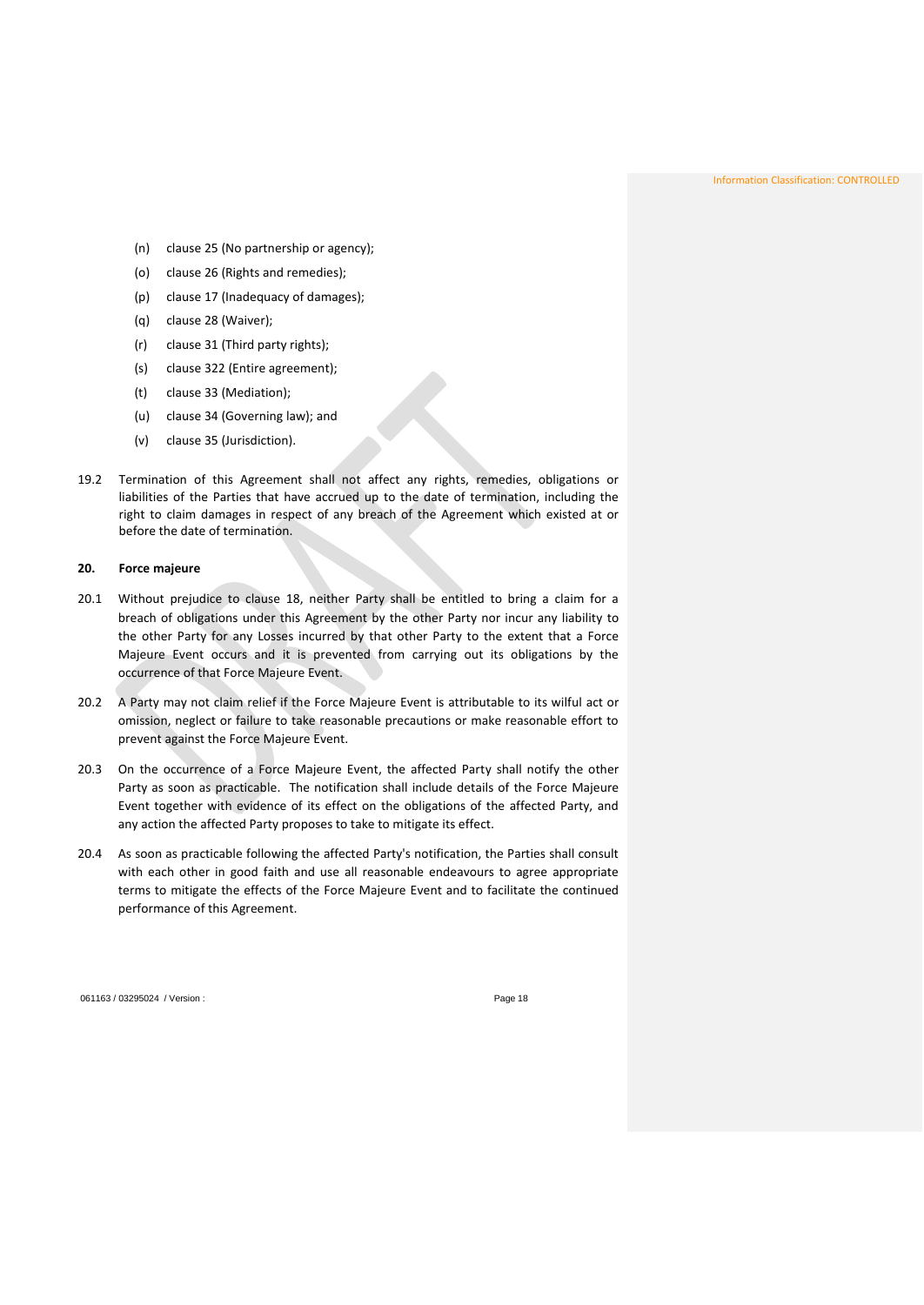- 20.5 The Parties shall at all times following the occurrence of a Force Majeure Event use all reasonable endeavours to prevent and mitigate the effects of any delay and the Parties shall at all times during which a Force Majeure Event is subsisting take all steps in accordance with Good Industry Practice to overcome or minimise the consequences of the Force Majeure Event.
- <span id="page-19-0"></span>20.6 The affected Party shall notify the other Party as soon as practicable after the Force Majeure Event ceases or no longer causes the affected Party to be unable to comply with its obligations under this Agreement. Following such notification, this Agreement shall continue to be performed on the terms existing immediately before the occurrence of the Force Majeure Event unless agreed otherwise by the Parties.

### <span id="page-19-1"></span>**21. Assignment and other dealings**

21.1 Subject to clause **Error! Reference source not found.**, neither Party shall assign, transfer, mortgage, charge, subcontract, declare a trust over or deal in any other manner with any or all of its rights and obligations under this Agreement.

### <span id="page-19-2"></span>**22. Variation**

22.1 No variation of this Agreement shall be effective unless it is in writing and signed by the Parties (or their authorised representatives).

## **23. Notices**

<span id="page-19-3"></span>23.1 Any notice or other written communication to be served by one Party upon another pursuant to the terms of this Agreement shall be deemed to have been validly served if delivered by hand or sent by prepaid, registered or recorded delivery post to the other Party at its address as may from time to time be notified for the purpose by notice in writing.

### **24. Severance**

24.1 If any provision or part-provision of this Agreement is or becomes invalid, illegal or unenforceable, it shall be deemed modified to the minimum extent necessary to make it valid, legal and enforceable. If such modification is not possible, the relevant provision or part-provision shall be deemed deleted. Any modification to or deletion of a provision or part-provision under this clause shall not affect the validity and enforceability of the rest of this Agreement.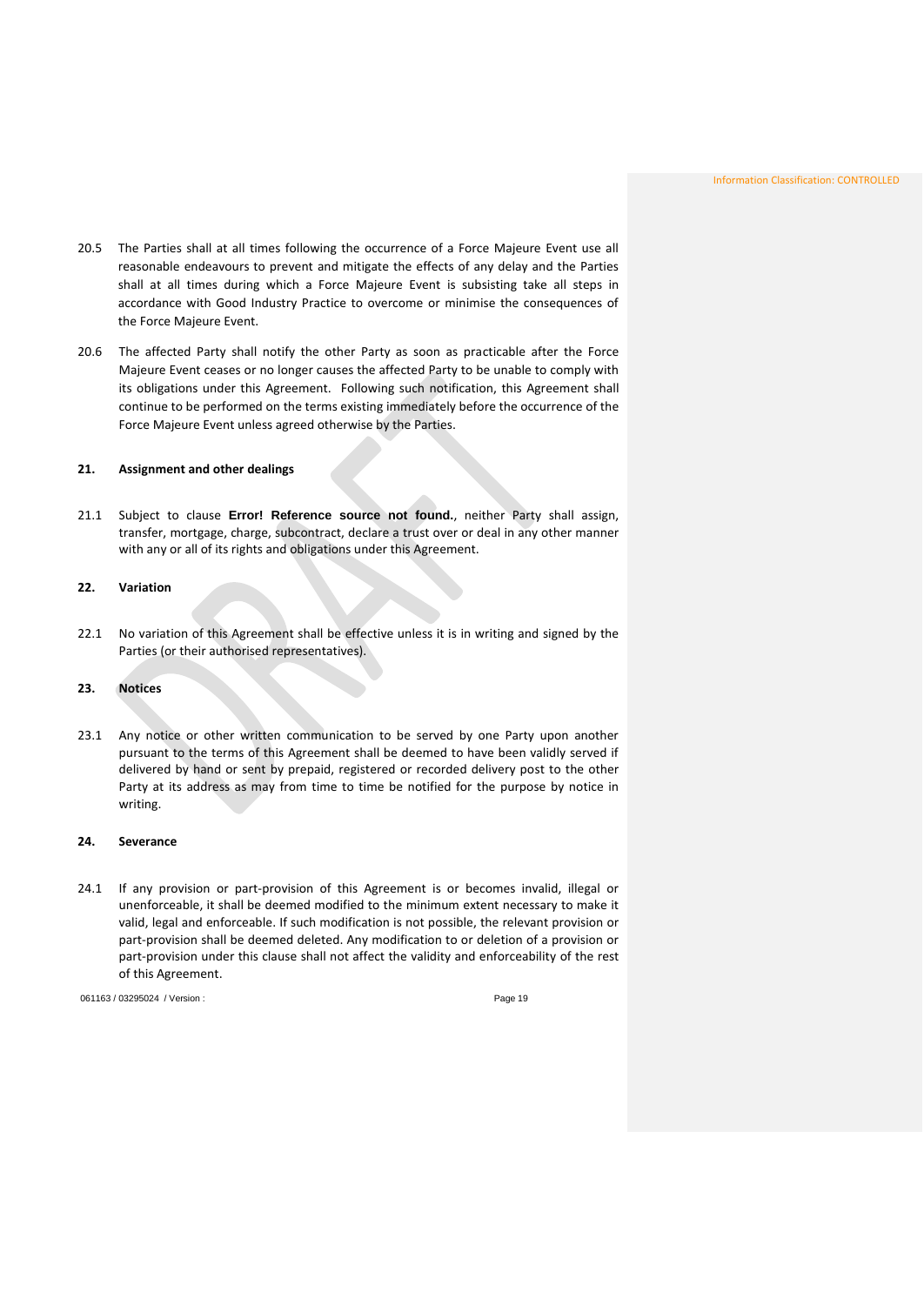<span id="page-20-0"></span>24.2 If any provision or part-provision of this Agreement is invalid, illegal or unenforceable, the parties shall negotiate in good faith to amend such provision so that, as amended, it is legal, valid and enforceable, and, to the greatest extent possible, achieves the intended commercial result of the original provision.

## **25. No partnership or agency**

- <span id="page-20-1"></span>25.1 Nothing in this Agreement is intended to, or shall be deemed to, establish any partnership between any of the Parties, constitute any Party the agent of another Party, or authorise any Party to make or enter into any commitments for or on behalf of any other Party.
- 25.2 Each Party confirms it is acting on its own behalf and not for the benefit of any other person.

### <span id="page-20-2"></span>**26. Rights and remedies**

Except as expressly provided in this Agreement, the rights and remedies provided under this Agreement are in addition to, and not exclusive of, any rights or remedies provided by law.

#### **27. Inadequacy of damages**

<span id="page-20-3"></span>Without prejudice to any other rights or remedies that a Party (**first party**) may have, the other Party (**other party**) acknowledges and agrees that damages alone would not be an adequate remedy for any breach of the terms of this Agreement by the other Party. Accordingly, the first Party shall be entitled to the remedies of injunction, specific performance or other equitable relief for any threatened or actual breach of the terms of this Agreement.

#### **28. Waiver**

- 28.1 A waiver of any right or remedy under this Agreement or by law is only effective if given in writing and shall not be deemed a waiver of any subsequent breach or default.
- 28.2 A failure or delay by a Party to exercise any right or remedy provided under this Agreement or by law shall not constitute a waiver of that or any other right or remedy, nor shall it prevent or restrict any further exercise of that or any other right or remedy.

061163 / 03295024 / Version : exercise to a set of the control of the Page 20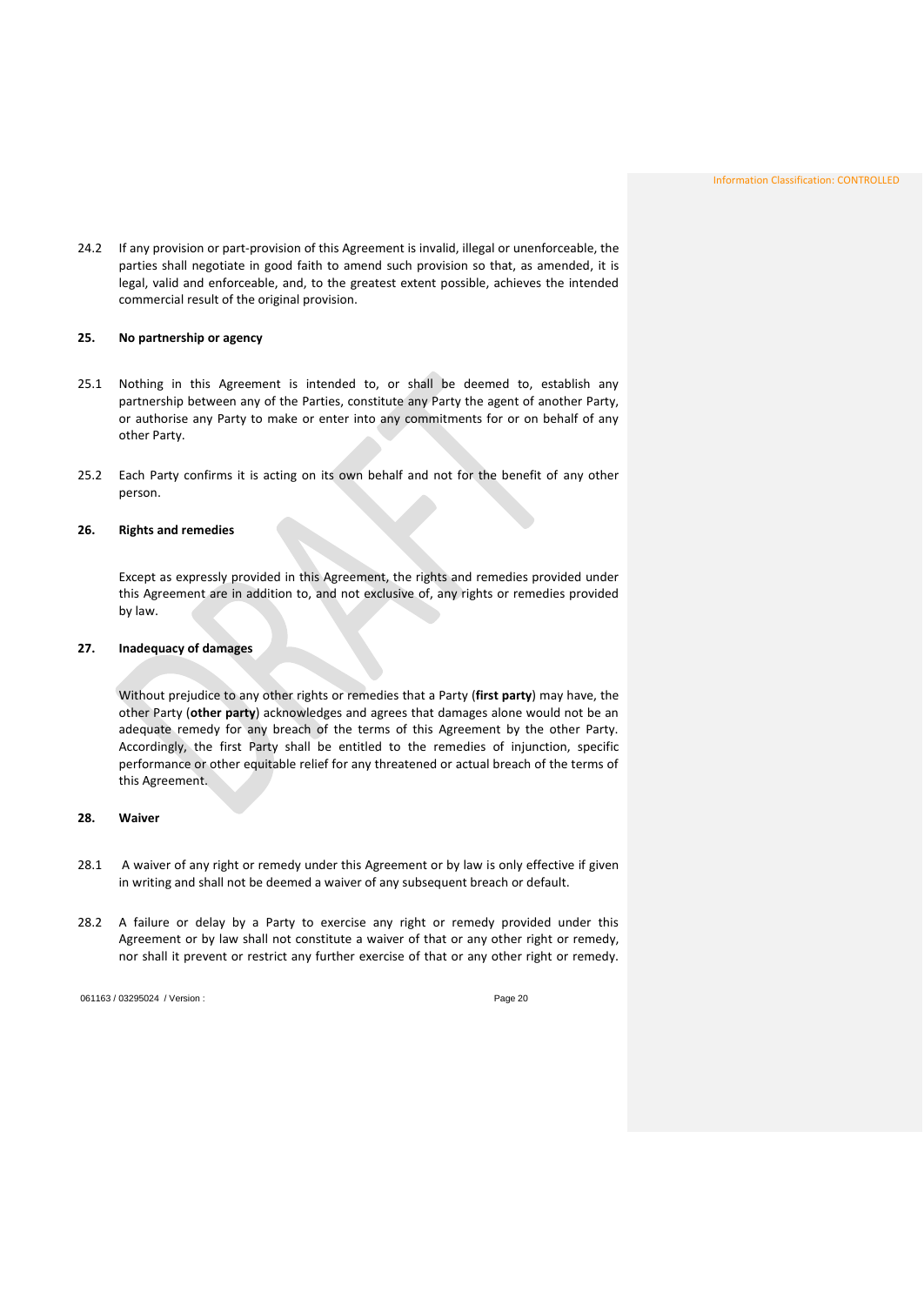<span id="page-21-0"></span>No single or partial exercise of any right or remedy provided under this Agreement or by law shall prevent or restrict the further exercise of that or any other right or remedy.

#### <span id="page-21-1"></span>**29. Language**

29.1 This Agreement is drafted in the English language. If this Agreement is translated into any other language, the English language version shall prevail.

### **30. Counterparts**

- <span id="page-21-2"></span>30.1 This Agreement may be executed in any number of counterparts, each of which when executed shall constitute a duplicate original, but all the counterparts shall together constitute the one Agreement.
- 30.2 No counterpart shall be effective until each party has executed at least one counterpart.

### **31. Third party rights**

- 31.1 A person who is not a party to this Agreement shall not have any rights under the Contracts (Rights of Third Parties) Act 1999 to enforce any term of this Agreement. [
- <span id="page-21-3"></span>31.2 This Agreement does not give rise to any rights under the Contracts (Rights of Third Parties) Act 1999 to enforce any term of this Agreement.
- 31.3 The rights of the Parties to rescind or vary this Agreement are not subject to the consent of any other person.

### <span id="page-21-4"></span>**32. Entire Agreement**

- 32.1 This Agreement constitutes the entire Agreement between the parties and supersedes and extinguishes all previous drafts, agreements, arrangements and understandings between them, whether written or oral, relating to its subject matter.
- 32.2 Each Party agrees that it shall have no remedies in respect of any representation or warranty (whether made innocently or negligently) that is not set out in this Agreement. No Party shall have any claim for innocent or negligent misrepresentation based on any statement in this Agreement.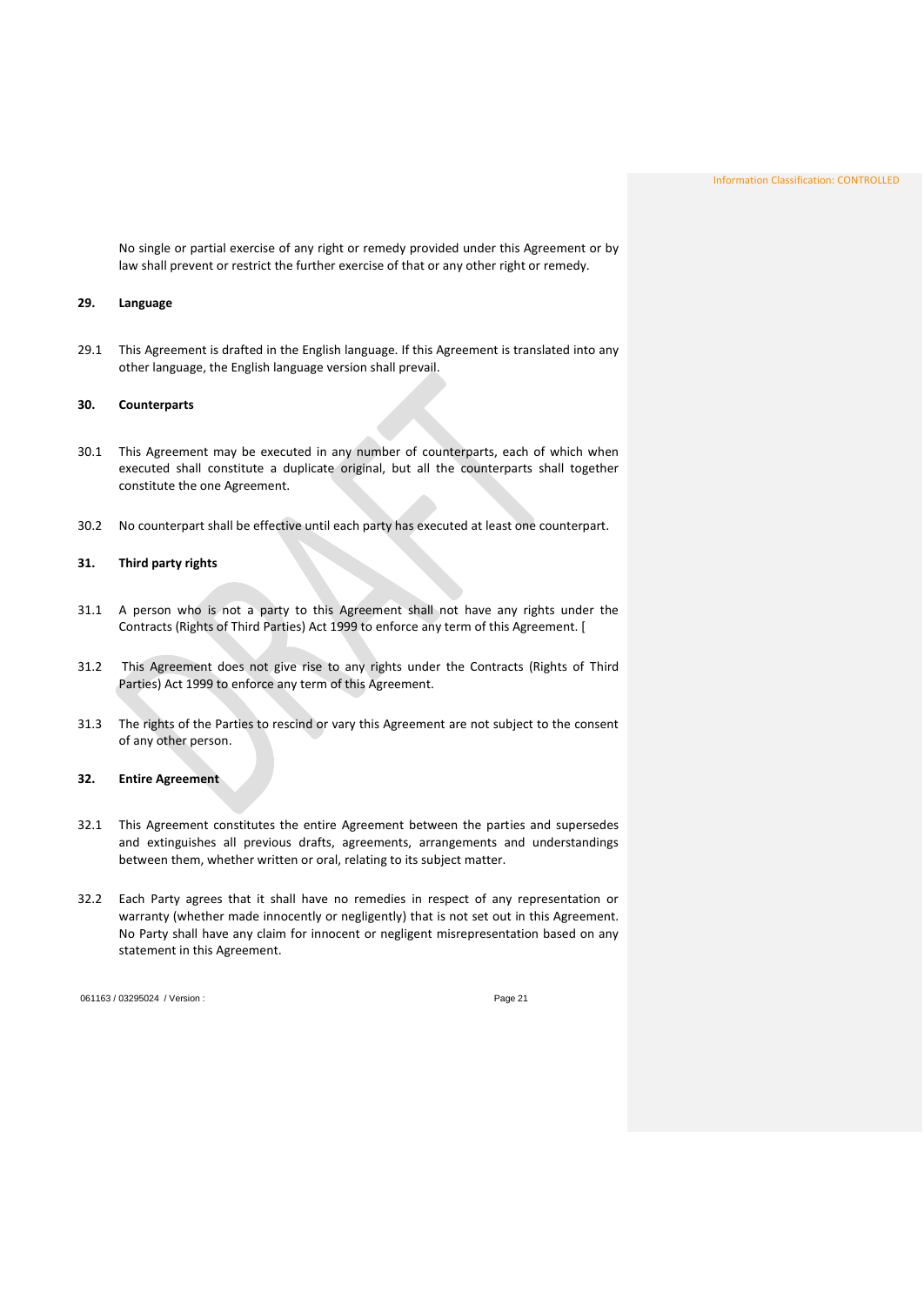# <span id="page-22-3"></span><span id="page-22-0"></span>**33. Mediation**

- 33.1 If any dispute arises in connection with this Agreement, the Parties will attempt to settle it by mediation in accordance with the Centre for Effective Dispute Resolution (**CEDR**) Model Mediation Procedure. Unless otherwise agreed between the parties, the mediator will be nominated by CEDR. To initiate the mediation a Party must give notice in writing (**ADR notice**) to the other Party to the dispute requesting a mediation. A copy of the request should be sent to CEDR.
- <span id="page-22-1"></span>33.2 The commencement of a mediation will not prevent the parties commencing or continuing court proceedings.

## <span id="page-22-2"></span>**34. Governing law**

This Agreement and any dispute or claim arising out of or in connection with it or its subject matter or formation (including non-contractual disputes or claims) shall be governed by and construed in accordance with the law of England and Wales.

#### **35. Jurisdiction**

Each Party irrevocably agrees that, subject to clause [33,](#page-22-3) the courts of England and Wales shall have exclusive jurisdiction to settle any dispute or claim arising out of or in connection with this Agreement or its subject matter or formation (including noncontractual disputes or claims).

This Agreement has been entered into on the date stated at the beginning of it.

Signed for and on behalf of THE CORNWALL COUNCIL

Authorised Signatory

.........................

Signed for and on behalf of LISKEARD TOWN COUNCIL

Authorised Signatory

.........................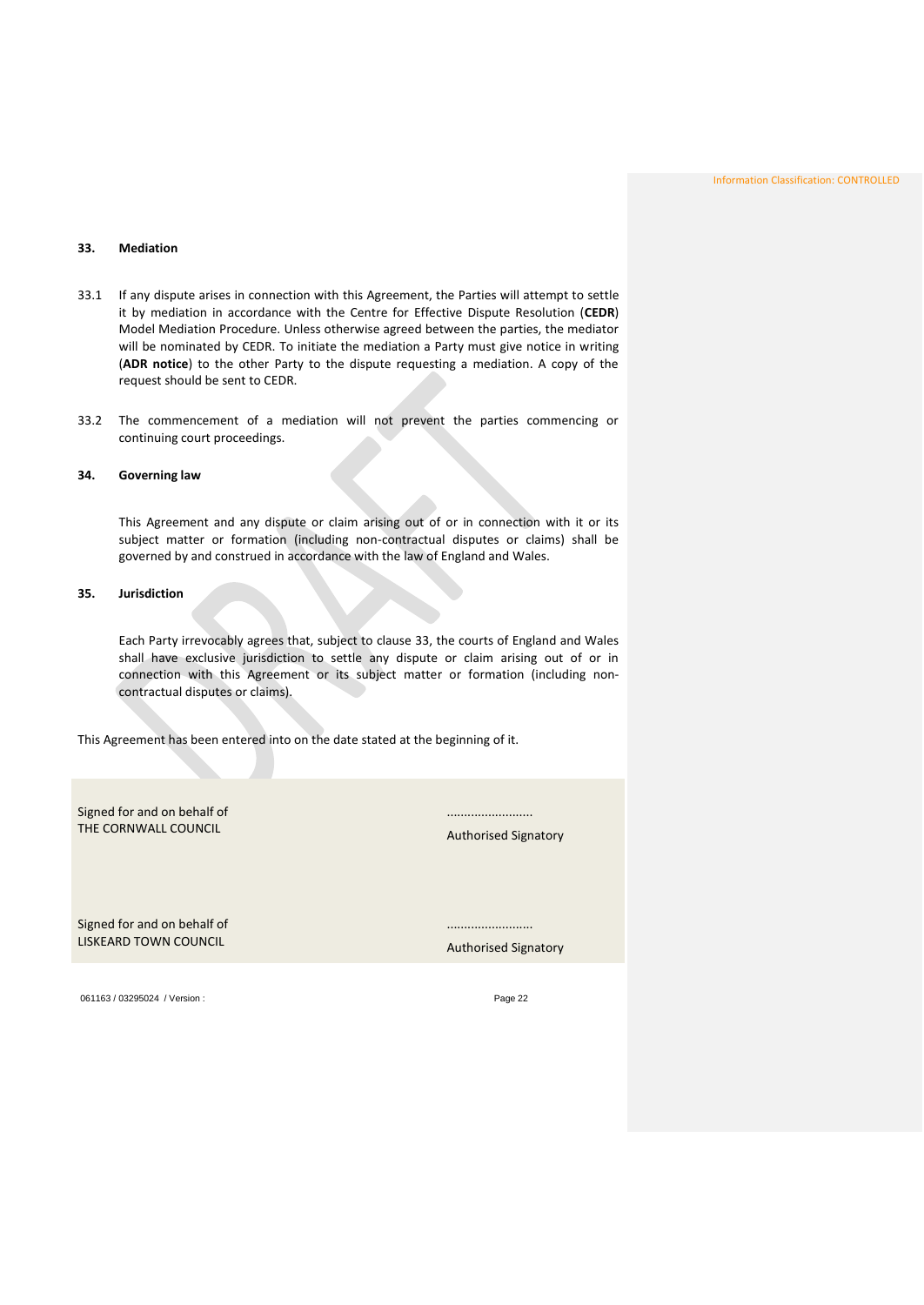Information Classification: CONTROLLED

## **Schedule 1 Project Schedule template**

#### <span id="page-23-1"></span><span id="page-23-0"></span>**1. Structure**

- 1.1 This Project Schedule forms part of the Agreement.
- <span id="page-23-2"></span>1.2 The terms and conditions of the Agreement apply to this Project Schedule. Each Party agrees that it shall perform its obligations set out in this Project Schedule in accordance with the Agreement.
- 1.3 Unless otherwise defined in this Project Schedule, terms used in this Project Schedule shall have the meaning given to them in the Agreement.

# **2. Description of Project**

The 'Cattle Market Makers Project' aims to build a community of makers and provide effective meanwhile use while the longer-term plans for the former Liskeard Cattle Market take shape and bring much needed footfall and activity to the town centre. The 'Cattle Market Makers Project' includes capital and revenue funded activities:

### **Workspace – The 'Creative Industries Hub'**

The 'Cattle Market Makers Project' will deliver a Creative Industries Hub, which will be a small-scale and modular development of c.100m<sup>2</sup> that will incorporate workspace units, training rooms and a site office. This element of the project will be led by Cornwall Council and is the subject of the Agreement.

Cornwall Council will project manage the delivery of the workspace. This will include:

- Applying for and securing any statutory approvals, including planning permission; and
- Undertaking a procurement process to appoint a contractor to design and construct the workspace along with all associated groundworks and provision of services.

Following delivery, the Workspace will be operated and managed by Liskeard Town Council under a formal lease.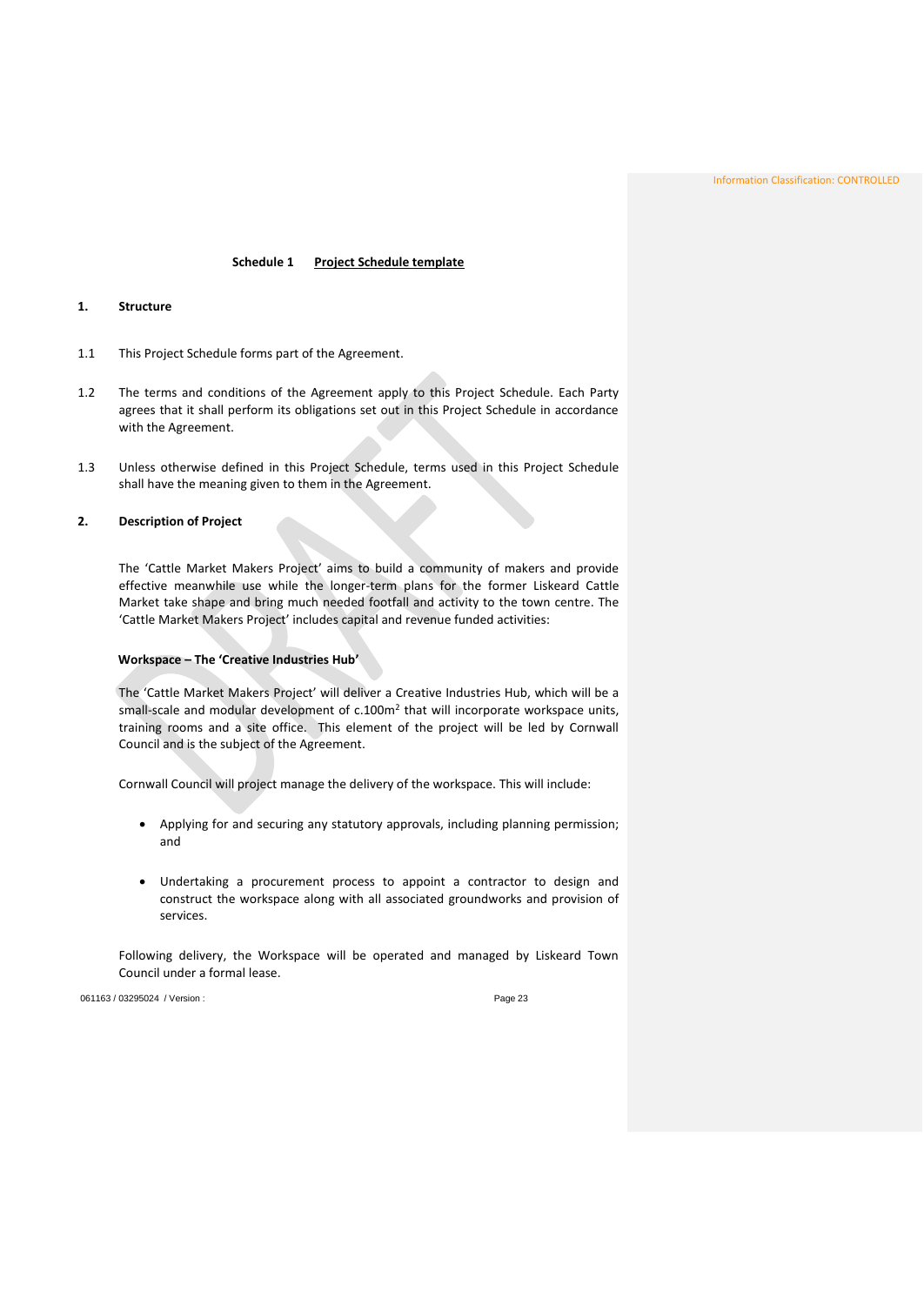The Creative Industries Hub will also be open to creative industries not intending to be tenants of the Workspace but would benefit from accessing the advice and support and facilities available. The business advice and support will be key in assisting individuals in the creative industries sector to set up or expand their businesses. The team will also work in conjunction with other partners to provide excluded and marginalised individuals with the opportunity to enjoy an interaction with creative activities. The intention being to build their confidence and skills by participating in creative and craft activities and to improve their pathways to vocational training or bring them a step closer to the mainstream economy.

#### **Advice and Skills Support**

*The advice and skills support element of the larger 'Cattle Market Makers Project' does not form part of the Project and is included in this project description for information purposes only.*

The wider 'Cattle Market Makers Project' will provide integrated business advice and skills support that will be mainly delivered on-site at the Creative Industries Hub. This element of the project will be led by Liskeard Town Council.

<span id="page-24-0"></span>Advice and support will be provided to start-up businesses to enable them to trial some of their activities in the training rooms with a view to taking one of the small units. Existing small businesses will be supported in their efforts to improve their productivity and thereby expand initially into the larger workspace units and potentially progress into Cornwall Council's workspace development that is expected to become operational during 2022*.* 

### **3. Inputs**

The Parties shall each provide the following Inputs in relation to the Project, in accordance with the following timeframes (if any):

| Input                            | <b>Cornwall Council</b> | <b>Liskeard Town</b><br>Council | <b>Timeframe</b>                     |
|----------------------------------|-------------------------|---------------------------------|--------------------------------------|
| Application for ERDF funding     |                         |                                 | To be<br>submitted by<br>31 May 2020 |
| Application for ESF funding      |                         |                                 | To be<br>submitted by<br>31 May 2020 |
| Application for CC match funding |                         | ✓                               | To be<br>submitted by                |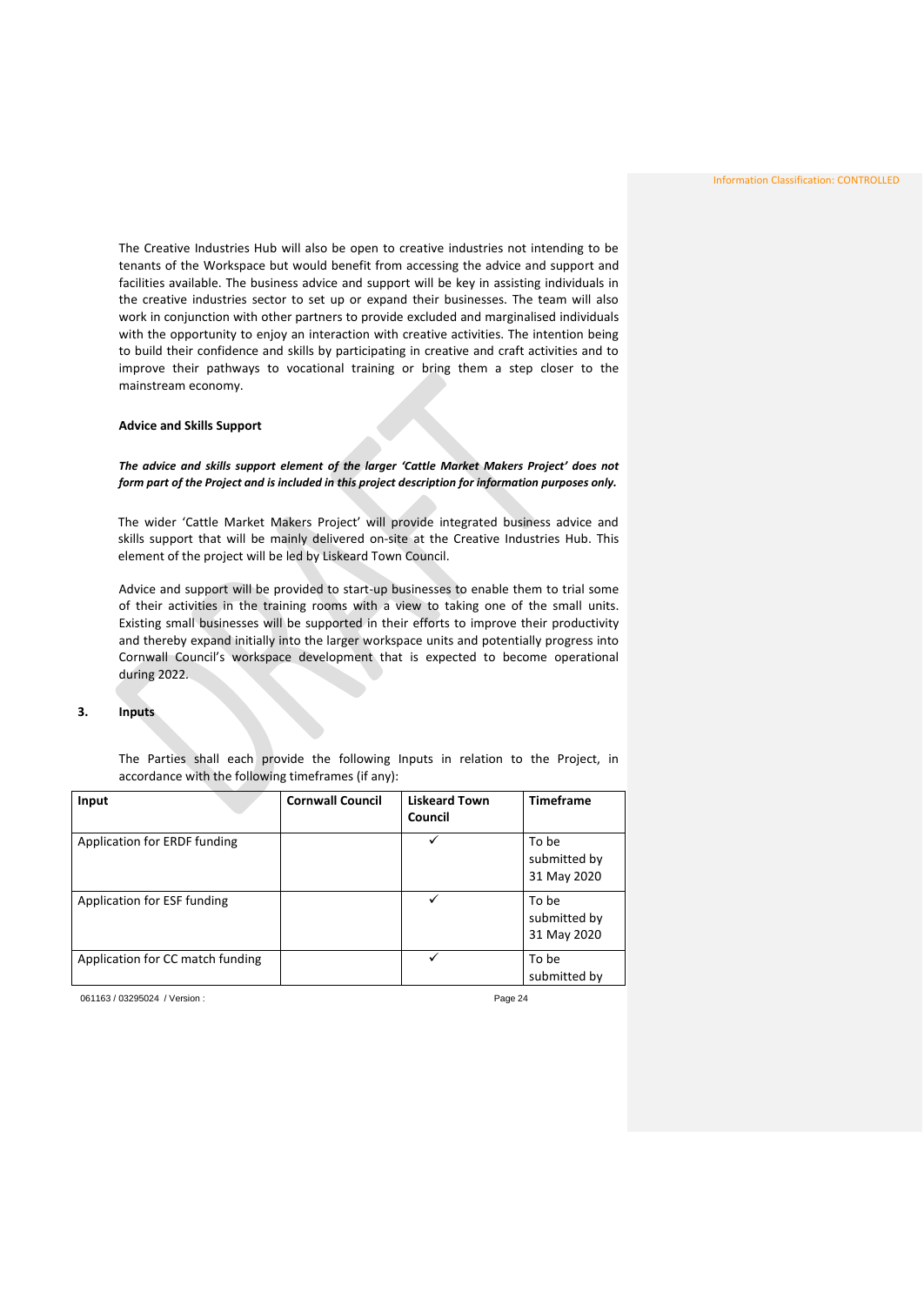|                                     |             |   | 30 June 2020 |
|-------------------------------------|-------------|---|--------------|
| Submission of planning              | (in<br>✓    |   | To be        |
| application(s)                      | conjunction |   | submitted by |
|                                     | with LTC)   |   | [TBC]        |
|                                     |             |   |              |
| Project manager in post             |             | ✓ | 01/12/20     |
| Management of the project           |             |   |              |
| Funding and reporting               |             |   |              |
| Procurement of the Workspace        | ✓           |   |              |
| Ownership of Workspace              | ✓           |   |              |
| Procurement of the groundworks      | ✓           |   |              |
| and installation of Workspace       |             |   |              |
| Maintenance of the Workspace        |             |   |              |
| Management of the Workspace         |             |   |              |
| First courses delivered             |             |   | 01/05/21     |
| Provision of business and skills    |             |   | 01/06/21     |
| support to business and individuals |             |   |              |
| First workspace tenanted            |             |   | 01/09/21     |
|                                     |             |   |              |

### <span id="page-25-0"></span>**4. Payment Schedule**

The Charges shown in the table below are indicative and shall be confirmed in writing within [DAYS] of the date of this Agreement, by way of a supplementary Payment Schedule signed by the Parties, following the procurement of the Workspace and associated groundworks.

LTC shall pay to the Council the Charges in accordance with clause 7 and this Schedule 1:

**Commented [JC5]:** The figures and dates shown in this table<br>will be subject to change depending on the tendered costs. I<br>have added some wording which allows for the exact figures<br>and dates to be incorporated into this sc

| Capital Payments:             |          |  |
|-------------------------------|----------|--|
| Oct-Dec 20                    | £67,875  |  |
| Jan-Mar 21                    | £160,000 |  |
| 061163 / 03295024 / Version : | Page 25  |  |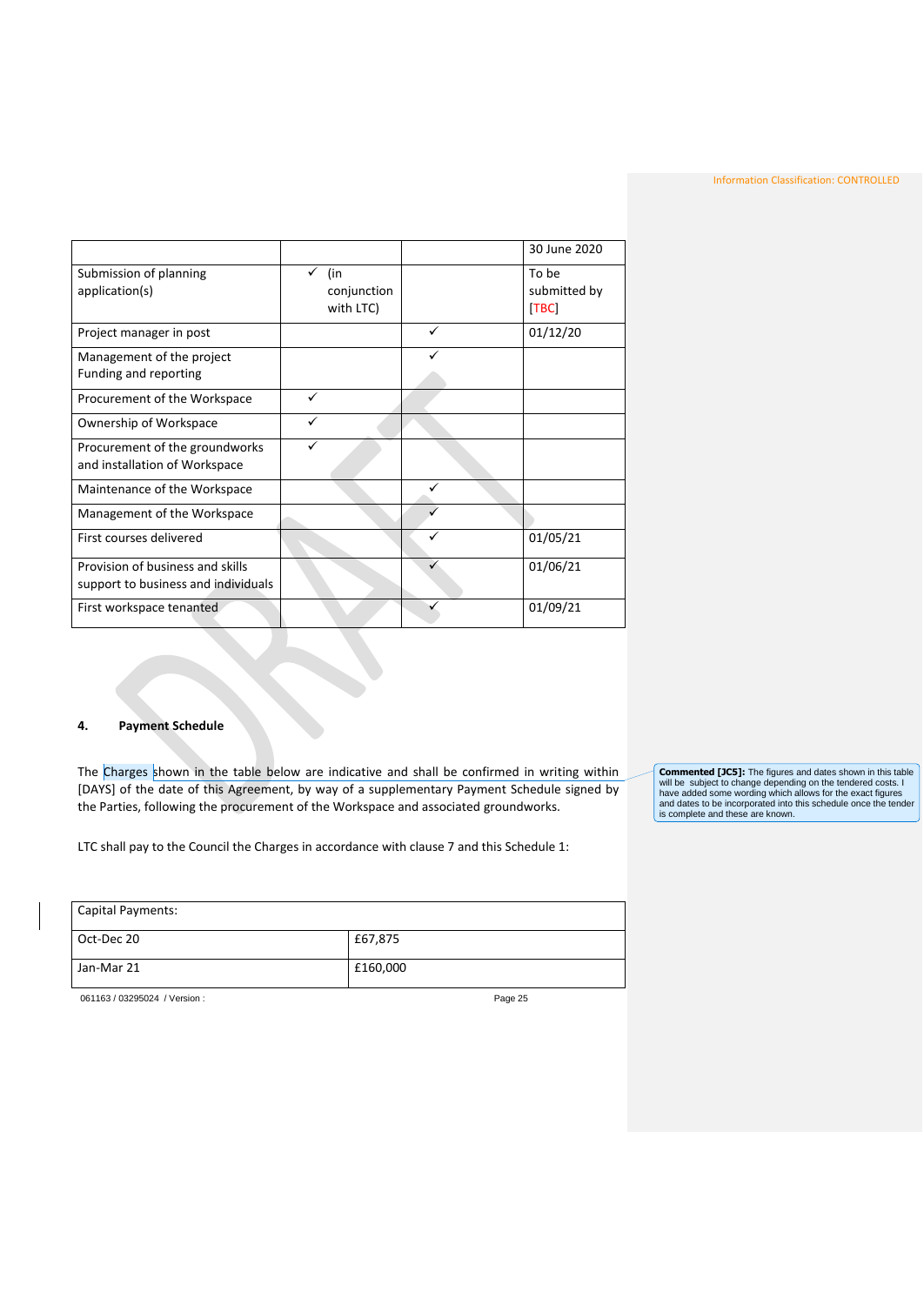<span id="page-26-0"></span>

| Apr-Jun 21  | £160,000 |
|-------------|----------|
| Jul-Sept 21 | £80,000  |

### **Invoicing procedure**

<span id="page-26-1"></span>[Invoices to include all information required to enable LTC to reclaim the eligible grant from ERDF, and satisfy VAT requirements.

The Council shall invoice LTC on a [quarterly] basis in accordance with Clause 7 of this Agreement and the supplementary Payment Schedule detailed above.]

## **5. Governance, Monitoring and Reporting**

Both Parties shall closely monitor the delivery and success of the Project to ensure that the aims and objectives of the Project are being met and that this Agreement is being adhered to.

A Project Board will meet quarterly and will be chaired by LTC and attended by Cornwall Council's nominated representative(s).

LTC shall present to the Project Board a financial and operational report on use of the workspace and delivery of the Project.

Reporting Milestones

| First quarterly ERDF/ESF claim submitted | 31/01/21 |
|------------------------------------------|----------|
| Evaluation Commenced                     | 01/04/21 |
| First Annual report to LTC/CC            | 01/11/21 |
| First Annual report to the community     | 30/04/22 |

061163 / 03295024 / Version : extendio to the control of the Page 26

**Commented [JC6]:** TBC following application approval. Cashflow and invoicing procedures to be agreed